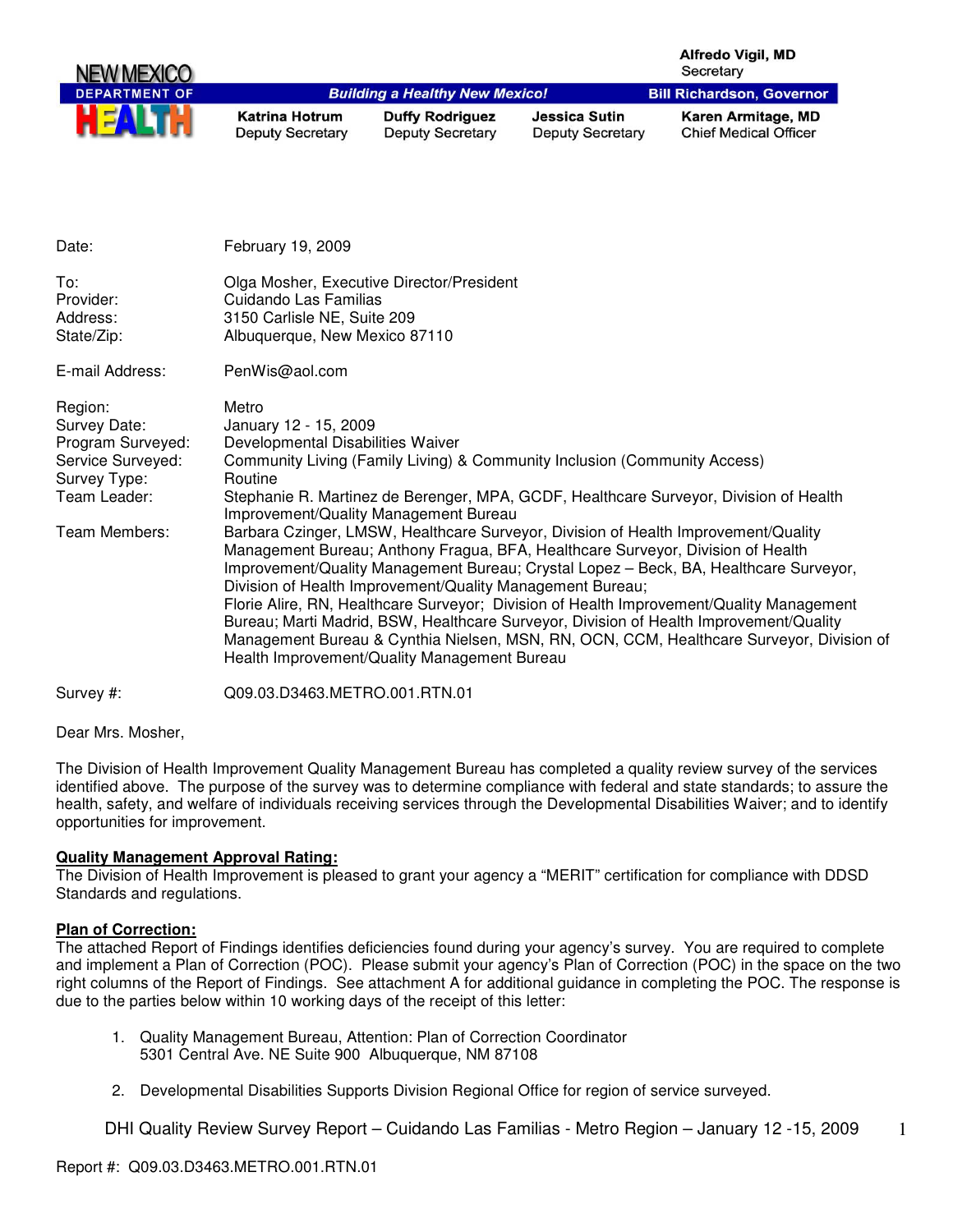Upon notification from QMB that your Plan of Correction has been approved, you must implement all remedies and corrective actions within 45 working days. If your plan of correction is denied, you must resubmit a revised plan ASAP for approval. All remedies must still be completed within 45 working days of the original submission.

Failure to submit, complete or implement your POC within the required time frames will result in the imposition of a \$200 per day Civil Monetary Penalty until it is received, completed and/or implemented.

#### **Request for Informal Reconsideration of Findings (IRF):**

If you disagree with a determination of noncompliance (finding) you have 10 working days upon receipt of this notice to request an IRF. Submit your request for an IRF in writing to:

> QMB Deputy Bureau Chief 5301 Central Ave NE Suite #900 Albuquerque, NM 87108 Attention: IRF request

A request for an IRF will not delay the implementation of your Plan of Correction which must be completed within 45 working days. Providers may not appeal the nature or interpretation of the standard or regulation, the team composition, sampling methodology or the Scope and Severity of the finding.

If the IRF approves the change or removal of a finding, you will be advised of any changes.

This IRF process is separate and apart from the Informal Dispute Resolution (IDR) and Fair Hearing Process for Sanctions from DOH.

Please call the Team Leader at 505-222-8641, if you have questions about the survey or the report. Thank you for your cooperation and for the work you perform.

Sincerely,

zphanie R. Martinez de Berenger, MPA, CDF Team Lead/Healthcare Surveyor Division of Health Improvement Quality Management Bureau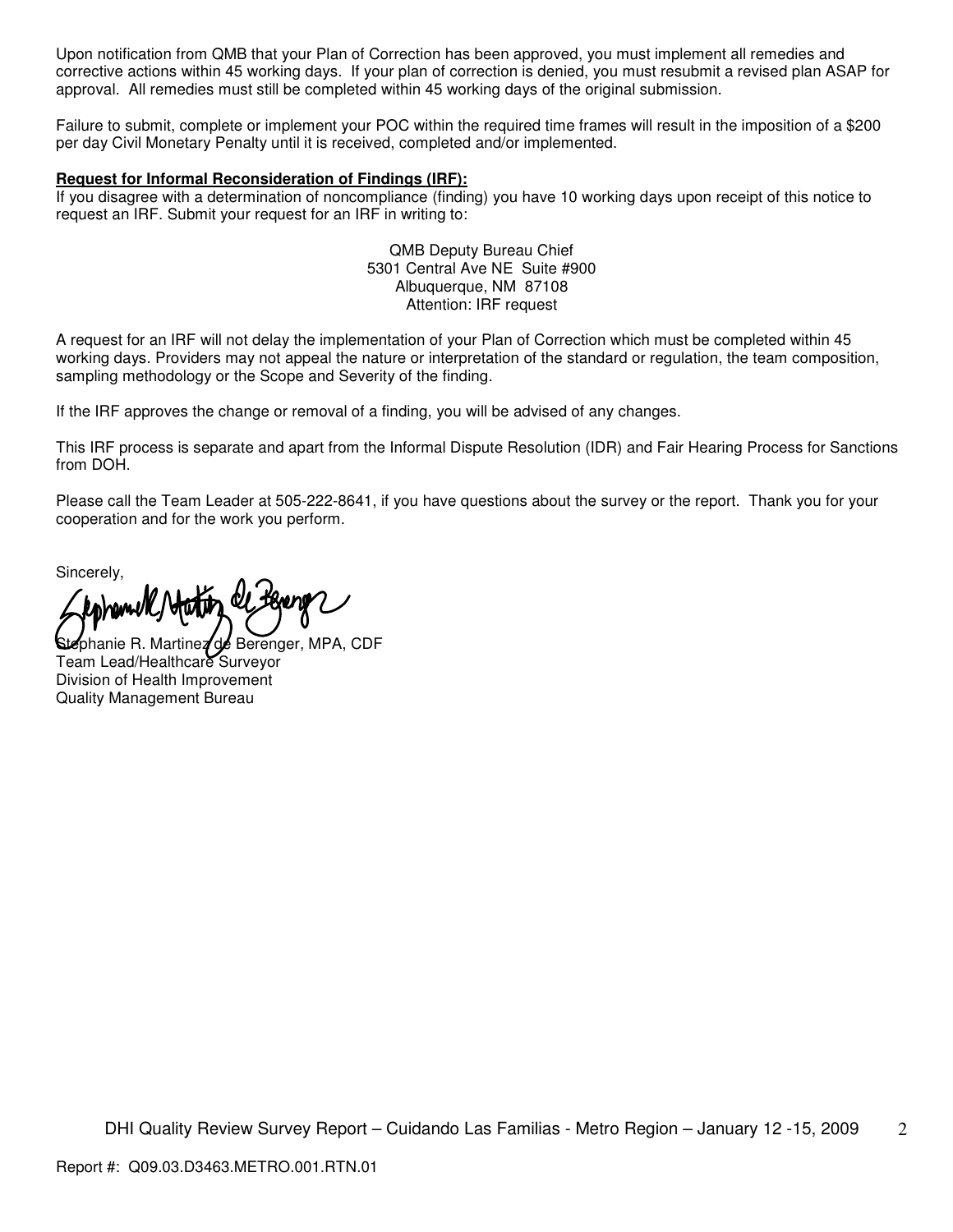# **Survey Process Employed:**

| <b>Entrance Conference Date:</b>        | January 12, 2009                                                                                                                                                                                                                                                                                    |                                                                                                                                                                                                                                                                                                                                 |
|-----------------------------------------|-----------------------------------------------------------------------------------------------------------------------------------------------------------------------------------------------------------------------------------------------------------------------------------------------------|---------------------------------------------------------------------------------------------------------------------------------------------------------------------------------------------------------------------------------------------------------------------------------------------------------------------------------|
| Present:                                | <b>Cuidando Las Familias</b><br>Olga Mosher, Executive Director/President<br>Ron Mosher, LPN, Service Coordinator/Agency Nurse/<br><b>Vice President</b><br>Kristen Olguin, Office Assistant<br>Angelique Tafoya, Training Coordinator/Supervisor<br>Yvonne Cottrill, Quality Assurance Coordinator |                                                                                                                                                                                                                                                                                                                                 |
|                                         | <b>DOH/DHI/QMB</b>                                                                                                                                                                                                                                                                                  | Stephanie R. Martinez de Berenger, MPA, GCDF,<br>Team Lead/Healthcare Surveyor<br>Barbara Czinger, LMSW, Healthcare Surveyor<br>Florie Alire, RN, Healthcare Surveyor                                                                                                                                                           |
| Exit Conference Date:                   | January 15, 2009                                                                                                                                                                                                                                                                                    |                                                                                                                                                                                                                                                                                                                                 |
| Present:                                | <b>Cuidando Las Familias</b>                                                                                                                                                                                                                                                                        | Olga Mosher, Executive Director/President<br>Angelique Tafoya, Training Coordinator/ Supervisor                                                                                                                                                                                                                                 |
|                                         | <b>DOH/DHI/QMB</b>                                                                                                                                                                                                                                                                                  | Stephanie R. Martinez de Berenger, MPA, GCDF,<br>Team Lead/Healthcare Surveyor<br>Cynthia Nielsen, MSN, RN, OCN, CCM, Healthcare Surveyor<br>Barbara Czinger, LMSW, Healthcare Surveyor<br>Marti Madrid, LBSW, Healthcare Surveyor<br>Crystal Lopez - Beck, BA, Healthcare Surveyor<br>Anthony Fragua, BFA, Healthcare Surveyor |
| <b>Homes Visited</b>                    | Number:                                                                                                                                                                                                                                                                                             | 16                                                                                                                                                                                                                                                                                                                              |
| <b>Administrative Locations Visited</b> | Number:                                                                                                                                                                                                                                                                                             | 1                                                                                                                                                                                                                                                                                                                               |
| <b>Total Sample Size</b>                | Number:                                                                                                                                                                                                                                                                                             | 16<br>16 - Family Living<br>2 - Community Access                                                                                                                                                                                                                                                                                |
| Persons Served Interviewed              | Number:                                                                                                                                                                                                                                                                                             | 16                                                                                                                                                                                                                                                                                                                              |
| Records Reviewed (Persons Served)       | Number:                                                                                                                                                                                                                                                                                             | 16                                                                                                                                                                                                                                                                                                                              |
| <b>Administrative Files Reviewed</b>    | <b>Billing Records</b><br>٠<br><b>Medical Records</b><br>٠<br>٠<br><b>Personnel Files</b><br>٠<br><b>Training Records</b><br>$\bullet$<br>$\bullet$<br>$\bullet$<br>$\bullet$<br>$\bullet$<br>Nursing personnel files<br>٠<br><b>Evacuation Drills</b>                                              | Incident Management Records<br>Agency Policy and Procedure<br><b>Caregiver Criminal History Screening Records</b><br><b>Employee Abuse Registry</b><br>Human Rights Notes and/or Meeting Minutes                                                                                                                                |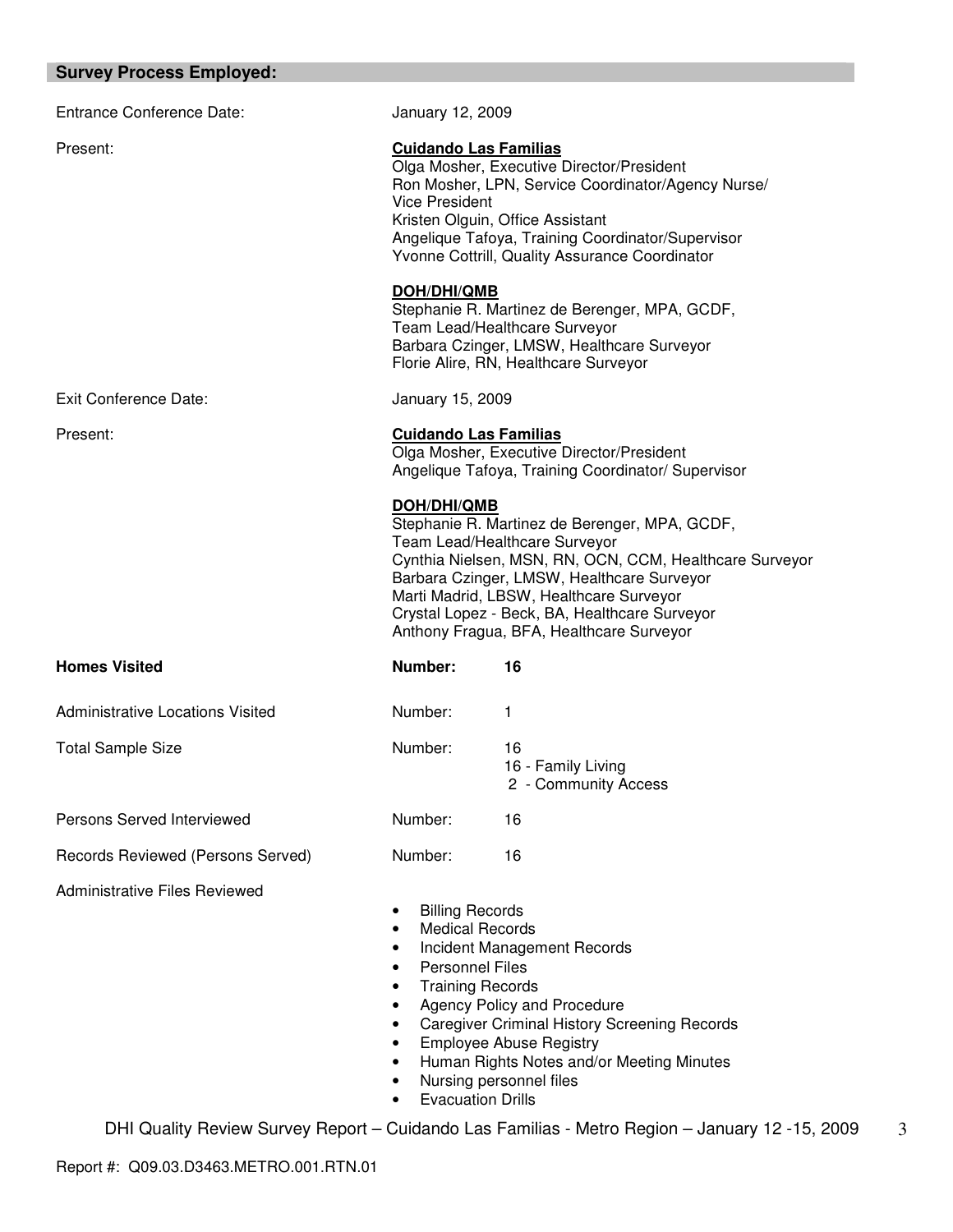- 
- CC: Distribution List: DOH Division of Health Improvement
	- DOH Developmental Disabilities Supports Division
	- DOH Office of Internal Audit
	- HSD Medical Assistance Division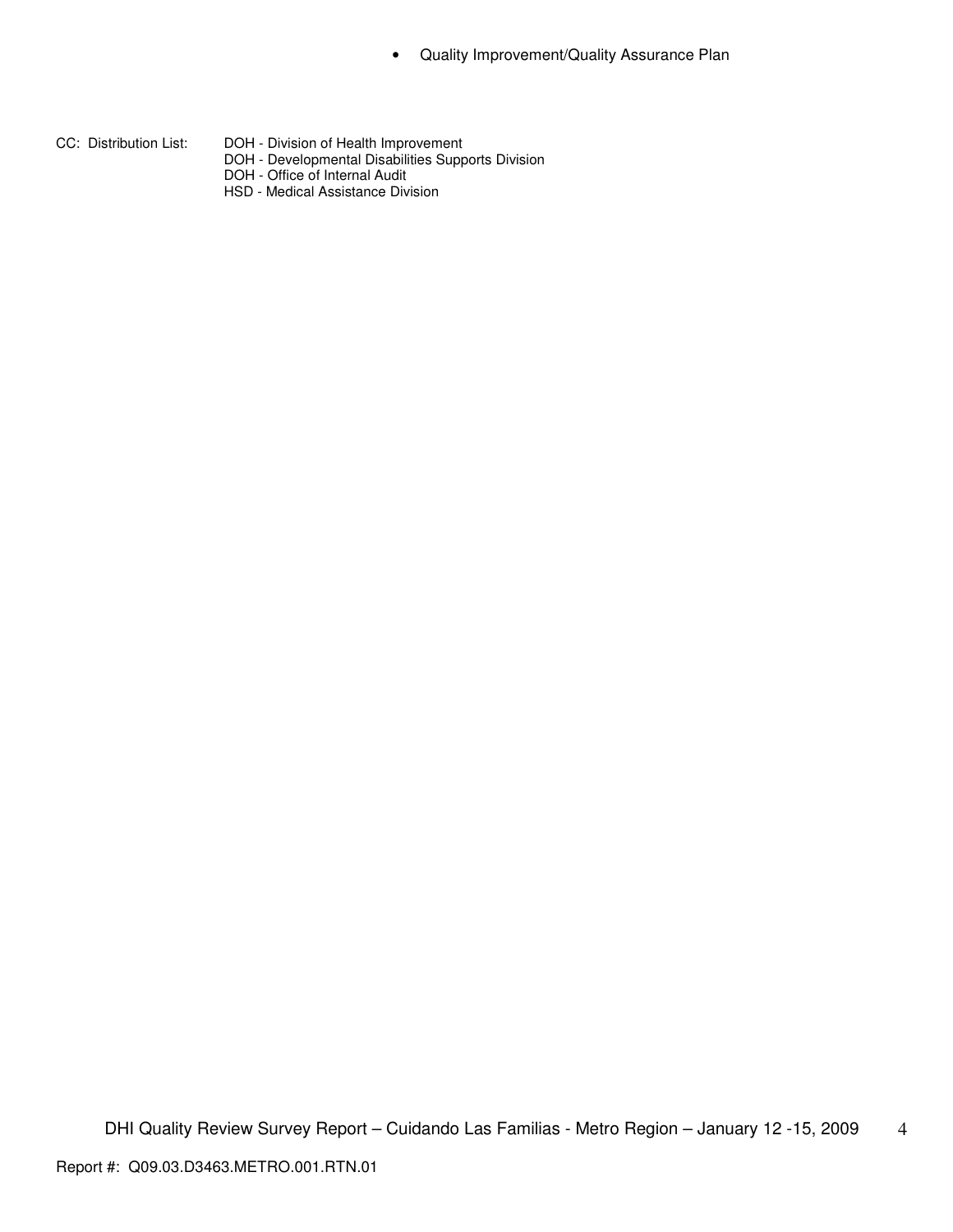# **Provider Instructions for Completing the QMB Plan of Correction (POC) Process**

- After a QMB Quality Review, your Survey Report will be sent to you via certified mail. You may request that it also be sent to you electronically by calling George Perrault, Plan of Correction Coordinator at 505-222-8624.
- Within 10 business days of the date you received your survey report, you must develop and send your Plan of Correction response to the QMB office. (Providers who do not pick up their mail will be referred to the Internal Review Committee [IRC]).
- For each Deficiency in your Survey Report, include specific information about HOW you will correct each Deficiency, WHO will fix each Deficiency ("Responsible Party"), and by WHEN ("Date Due").
- Your POC must not only address HOW, WHO and WHEN each Deficiency will be corrected, but must also address overall systemic issues to prevent the Deficiency from reoccurring, i.e., Quality Assurance (QA). Your description of your QA must include specifics about your selfauditing processes, such as HOW OFTEN you will self-audit, WHO will do it, and WHAT FORMS will be used.
- Corrective actions should be incorporated into your agency's Quality Assurance/Quality Improvement policies and procedures.
- You may send your POC response electronically to George.Perrault@state.nm.us, by fax (505- 841-5815), or by postal mail.
- Do not send supporting documentation to QMB until after your POC has been approved by QMB.
- QMB will notify you if your POC has been "Approved" or "Denied".
- Whether your POC is "Approved" or "Denied", you have a maximum of 45 business days to correct all survey Deficiencies from the date of receipt of your Survey Report. If your POC is "Denied" it must be revised and resubmitted ASAP, as the 45 working day limit is in effect. Providers whose revised POC is denied will be referred to the IRC.
- The POC must be completed on the official QMB Survey Report and Plan of Correction Form, unless approved in advance by the POC Coordinator.
- The following Deficiencies must be corrected within the deadlines below (after receipt of your Survey Report):

| $\circ$ CCHS and EAR:              | 10 working days |
|------------------------------------|-----------------|
| $\circ$ Medication errors:         | 10 working days |
| $\circ$ IMS system/training:       | 20 working days |
| $\circ$ ISP related documentation: | 30 working days |
| $\circ$ DDSD Training              | 45 working days |
|                                    |                 |

- If you have questions about the POC process, call the QMB POC Coordinator, George Perrault at 505-222-8624 for assistance.
- For Technical Assistance (TA) in developing or implementing your POC, contact your local DDSD Regional Office.
- Once your POC has been approved by QMB, the POC may not be altered or the dates changed.
- Requests for an extension or modification of your POC (post approval) must be made in writing and submitted to the POC Coordinator at QMB, and are approved on a case-by case basis.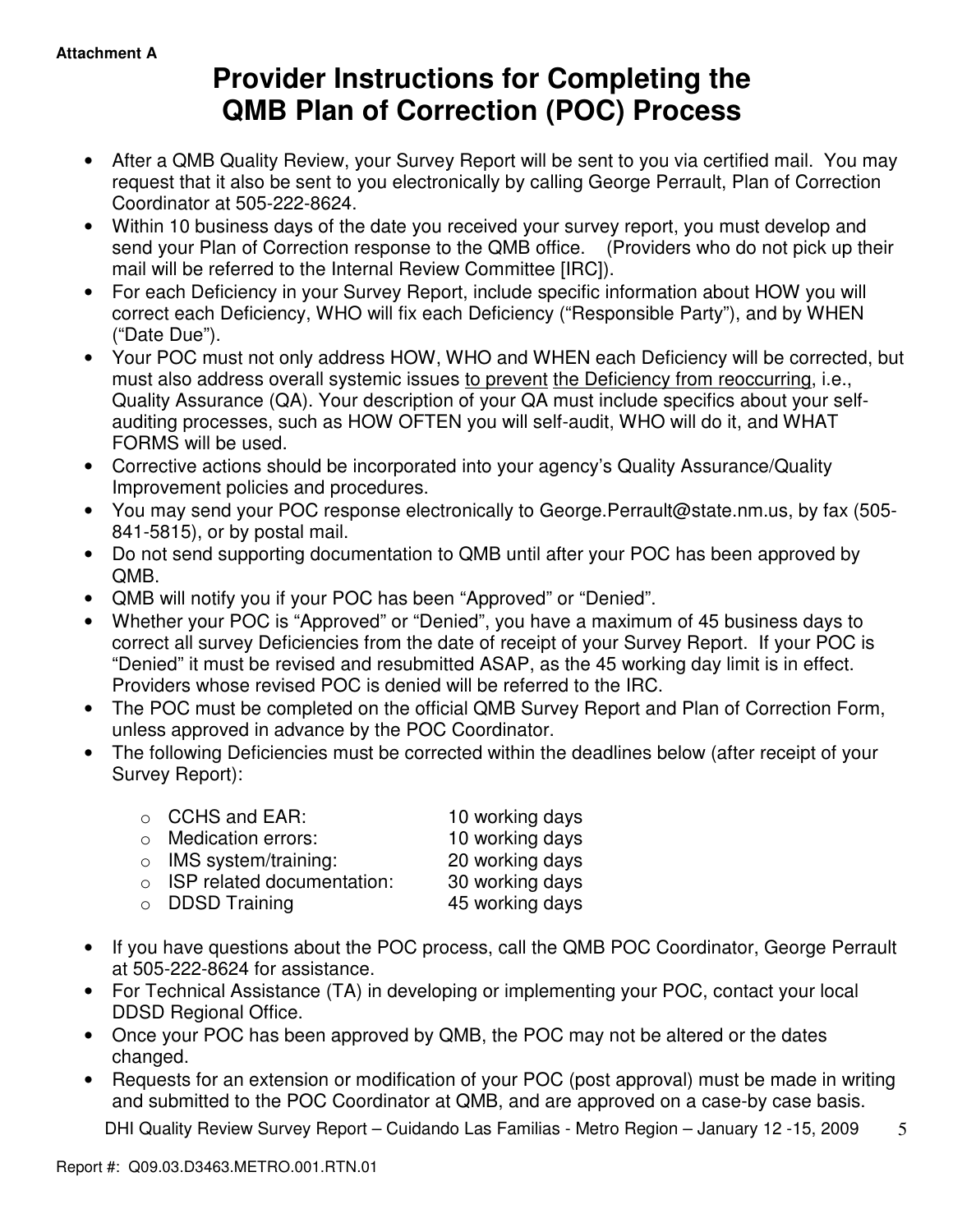- When submitting supporting documentation, organize your documents by Tag #s, and annotate or label each document using Individual #s.
- Do not submit original documents, copies are fine. Originals must be maintained in the agency/client file(s) as per DDSD Standards.
- Failure to submit, complete or implement your POC within the required timeframes will result in a referral to the IRC and the possible imposition of a \$200 per day Civil Monetary Penalty until it is received, completed and/or implemented.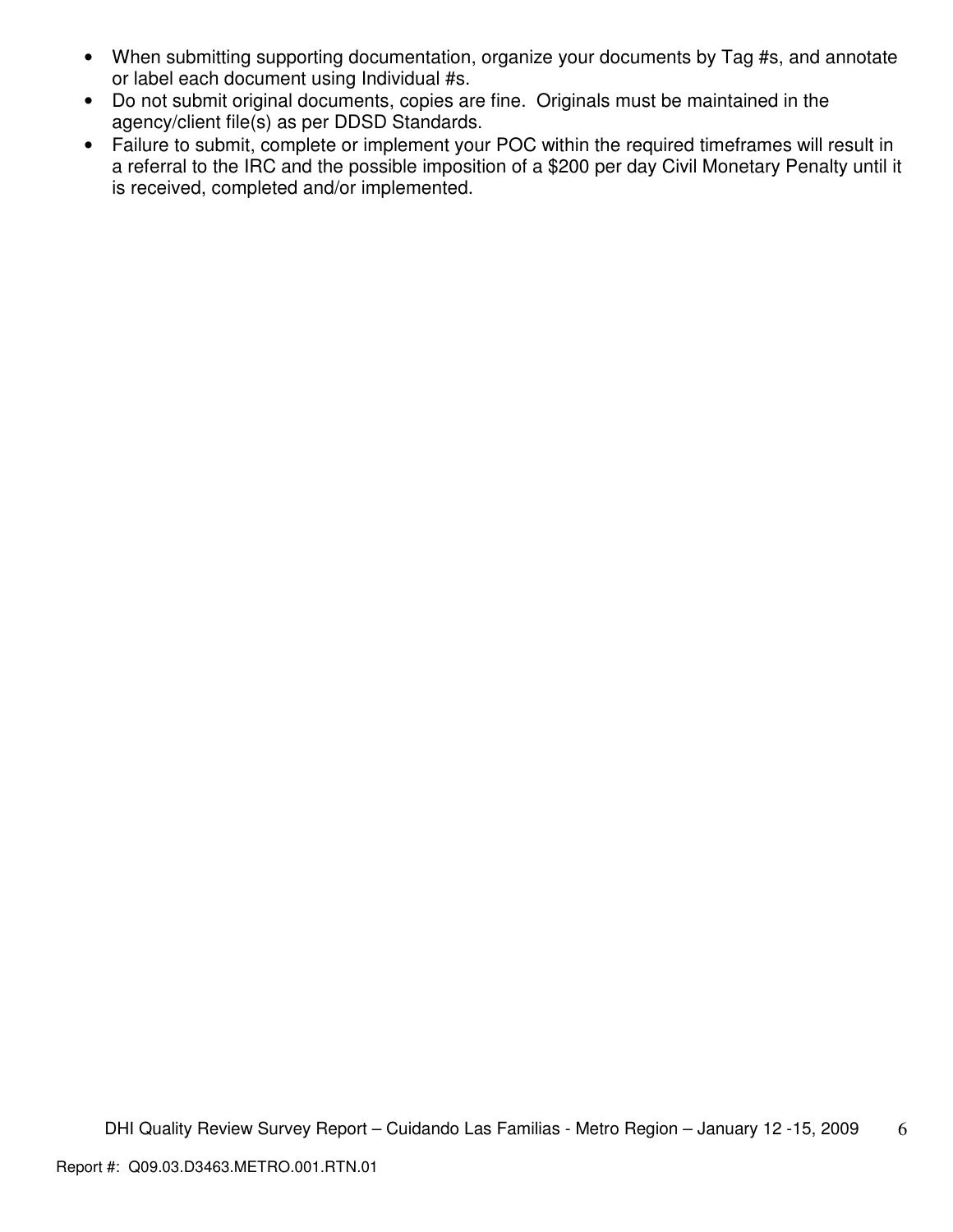# **QMB Scope and Severity Matrix of survey results**

Each deficiency in your Report of Findings is scored on a Scope and Severity Scale. The culmination of each deficiency's Scope and Severity is used to determine degree of compliance to standards and regulations and level of QMB Certification.

|                 |                     |                                                                |                                  | <b>SCOPE</b>                |                                               |
|-----------------|---------------------|----------------------------------------------------------------|----------------------------------|-----------------------------|-----------------------------------------------|
|                 |                     |                                                                | <b>Isolated</b><br>$01\% - 15\%$ | <b>Pattern</b><br>16% - 79% | <b>Widespread</b><br>$80\% - 100\%$           |
| <b>SEVERITY</b> | High Impact         | Immediate<br>Jeopardy to<br>individual health<br>and or safety | J.                               | K.                          | L.                                            |
|                 |                     | <b>Actual harm</b>                                             | G.                               | Н.                          | ı.                                            |
|                 | Medium<br>Impact    | <b>No Actual Harm</b><br><b>Potential for more</b>             | D.                               | Ε.                          | F. (3 or more)                                |
|                 |                     | than minimal harm                                              | $D.$ (2 or less)                 |                             | <b>F.</b> (no conditions<br>of participation) |
|                 | mpact<br><b>NOT</b> | No Actual Harm<br>Minimal potential<br>for harm.               | A.                               | <b>B.</b>                   | C.                                            |

Scope and Severity Definitions:

## Key to Scope scale:

#### Isolated:

A deficiency that is limited to 1% to 15% of the sample, usually impacting no more than one or two individuals in the sample.

## Pattern:

A deficiency that impacts a number or group of individuals from 16% to 79% of the sample is defined as a pattern finding. Pattern findings suggest the need for system wide corrective actions.

## Widespread:

A deficiency that impacts most or all (80% to 100%) of the individuals in the sample is defined as widespread or pervasive. Widespread findings suggest the need for system wide corrective actions as well as the need to implement a Continuous Quality Improvement process to improve or build infrastructure. Widespread findings must be referred to the Internal Review Committee for review and possible actions or sanctions.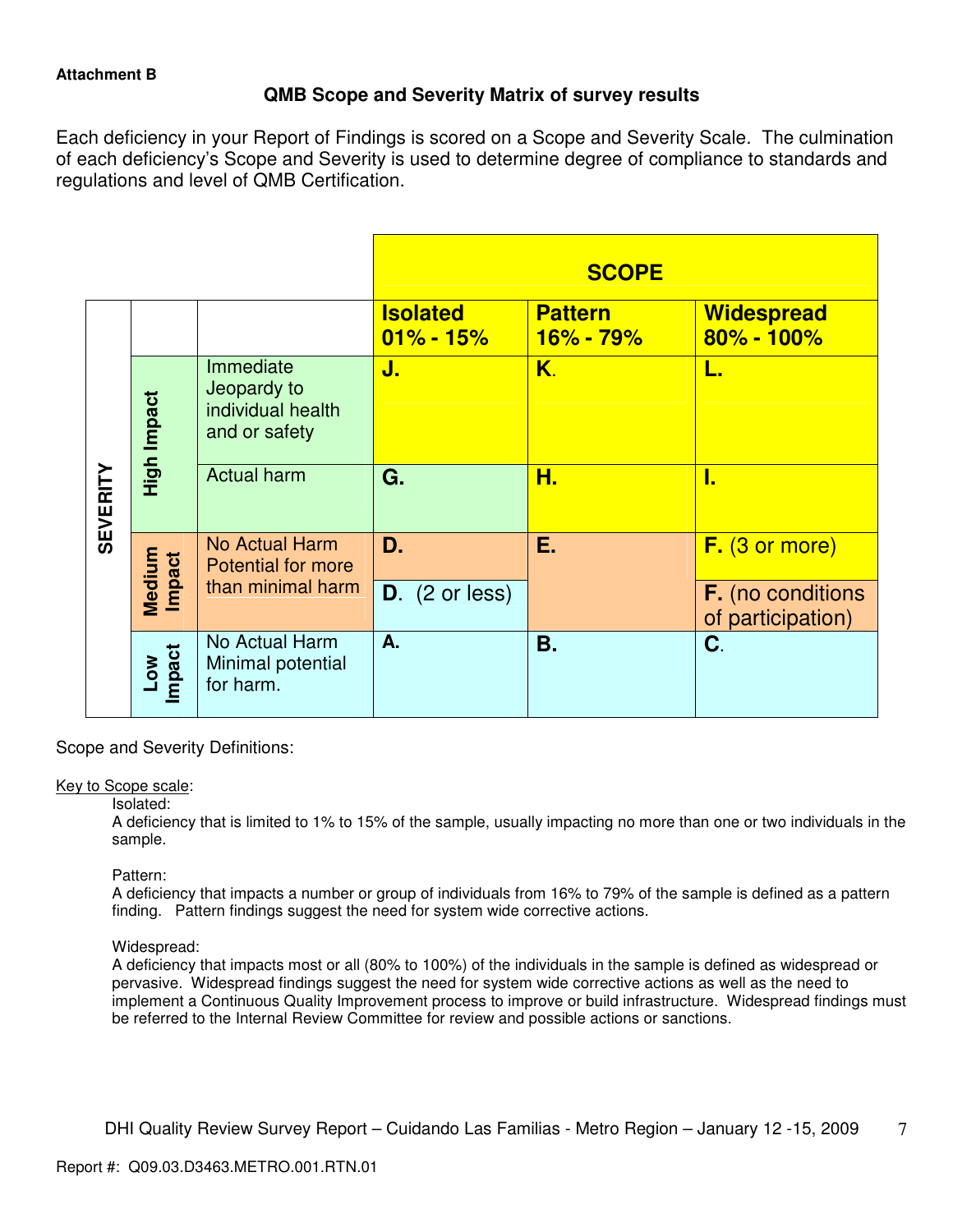#### Key to Severity scale:

Low Impact Severity: (Blue)

Low level findings have no or minimal potential for harm to an individual. Providers that have no findings above a "C" level may receive a "Quality" Certification approval rating from QMB.

#### Medium Impact Severity: (Tan)

Medium level findings have a potential for harm to an individual. Providers that have no findings above a "F" level and/or no more than two F level findings and no F level Conditions of Participation may receive a "Merit" Certification approval rating from QMB.

#### High Impact Severity: (Green or Yellow)

High level findings are when harm to an individual has occurred. Providers that have no findings above "I" level may only receive a "Standard" Approval rating from QMB and will be referred to the IRC.

#### High Impact Severity: (Yellow)

"J, K, and L" Level findings:

This is a finding of Immediate Jeopardy. If a provider is found to have "I" level findings or higher, with an outcome of Immediate Jeopardy, including repeat findings or Conditions of Participation they will be referred to the Internal Review Committee.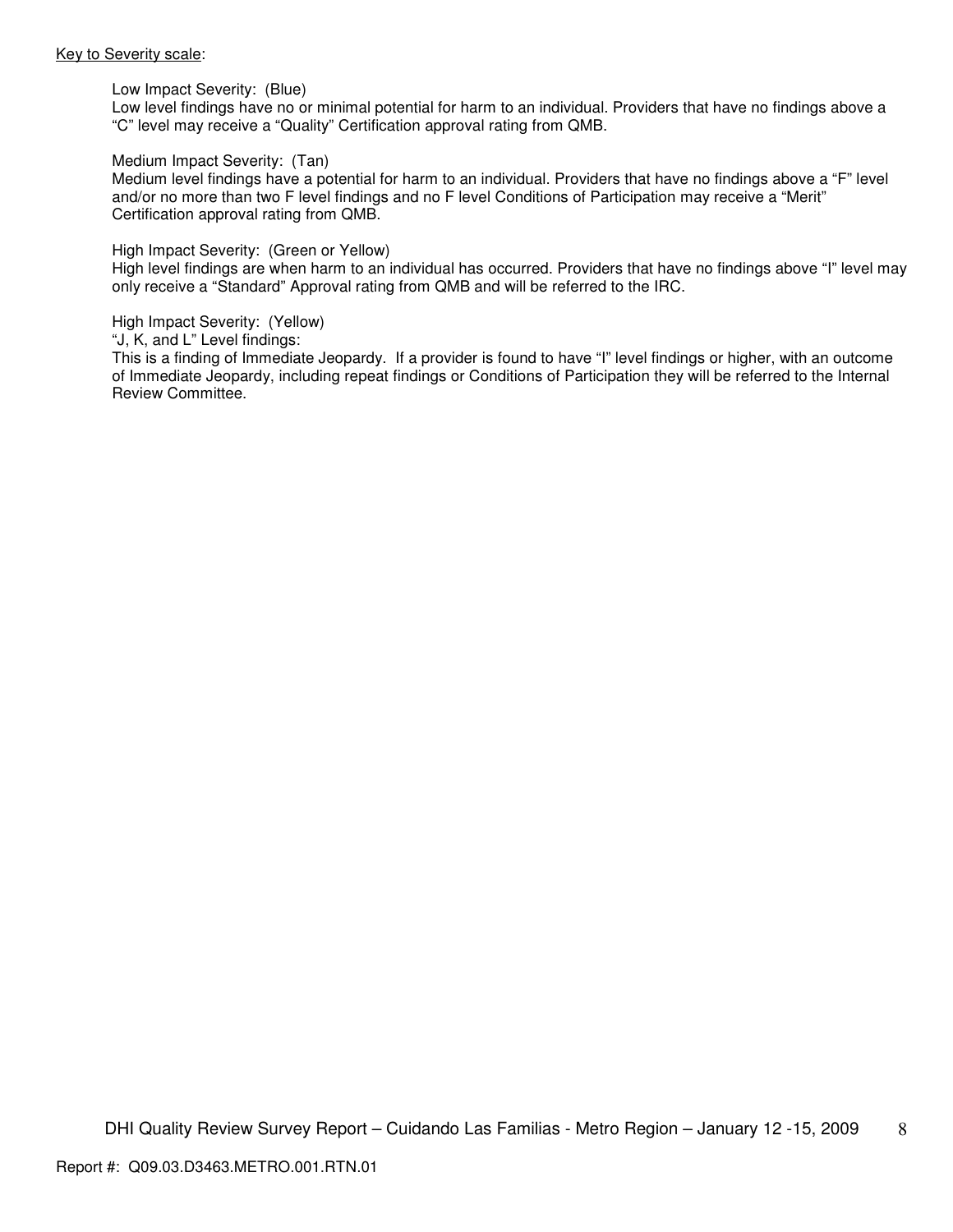## **Guidelines for the Provider Informal Reconsideration of Finding (IRF) Process**

## **Introduction:**

Throughout the process, surveyors are openly communicating with providers. Open communication means that surveyors have clarified issues and/or requested missing information before completing the review. Regardless, there may still be instances where the provider disagrees with a specific finding.

To informally dispute a finding the provider must request in writing an Informal Reconsideration of the Finding (IRF) to the QMB Deputy Bureau Chief **within 10 working days** of receipt of the final report.

The written request for an IRF must be completed on the **QMB Request for Informal Reconsideration of Finding Form** (available on the QMB website) and must specify in detail the request for reconsideration and why the finding is inaccurate. The **IRF request must include all supporting documentation or evidence that was not previously reviewed during the survey process.** 

## **The following limitations apply to the IRF process:**

- The request for an IRF and all supporting evidence must be received in 10 days.
- Findings based on evidence requested during the survey and not provided may not be subject to reconsideration.
- The supporting documentation must be new evidence not previously reviewed by the survey team.
- Providers must continue to complete their plan of correction during the IRF process
- Providers may not request an IRF to challenge the Scope and Severity of a finding.
- Providers may not request an IRF to challenge the sampling methodology.
- Providers may not request an IRF based on disagreement with the nature of the standard or regulation.
- Providers may not request an IRF to challenge the team composition
- Providers may not request an IRF to challenge the QMB Quality Approval Rating and the length of their DDSD provider contract.

## **A Provider forfeits the right to an IRF if the request is not made within 10 working days of receiving the report and does not include all supporting documentation or evidence to show compliance with the standards and regulations.**

QMB has 30 working days to complete the review and notify the provider of the decision. The request will be reviewed by the IRF committee. The Provider will be notified in writing of the ruling, no face to face meeting will be conducted.

When a Provider requests that a finding be reconsidered, it does not stop or delay the Plan of Correction process. **Providers must continue to complete the Plan of Correction, including the finding in dispute regardless of the IRF status.** If a finding is successfully reconsidered, it will be noted and will be removed or modified from the report. It should be noted that in some cases a Plan of Correction may be completed prior to the IRF process being completed. The provider will be notified in writing on the decisions of the IRF committee.

## **Administrative Review Process:**

If a Provider desires to challenge the decision of the IRF committee they may request an Administrative Review by the DHI and DDSD Director. The Request must be made in writing to the QMB Bureau Chief and received within 5 days of notification from the IRF decision.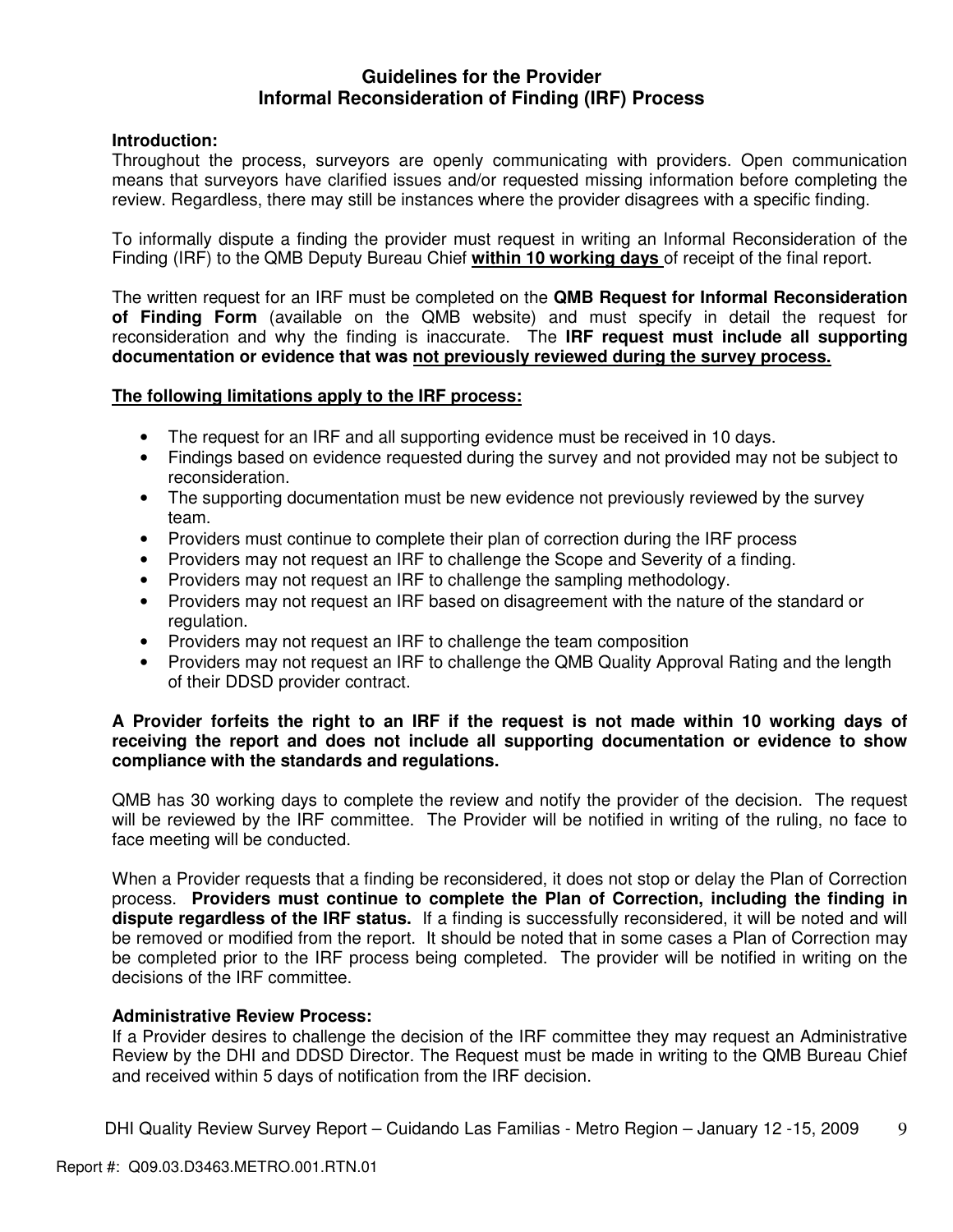## **Regarding IRC Sanctions:**

The Informal Reconsideration of the Finding process is a separate process specific to QMB Survey Findings and should not be confused with any process associated with IRC Sanctions.

If a Provider desires to Dispute or Appeal an IRC Sanction that is a separate and different process. Providers may choose the Informal Dispute Resolution Process or the Formal Medicaid Fair Hearing Process to dispute or appeal IRC sanctions, please refer to the DOH Sanction policy and section 39 of the provider contract agreement.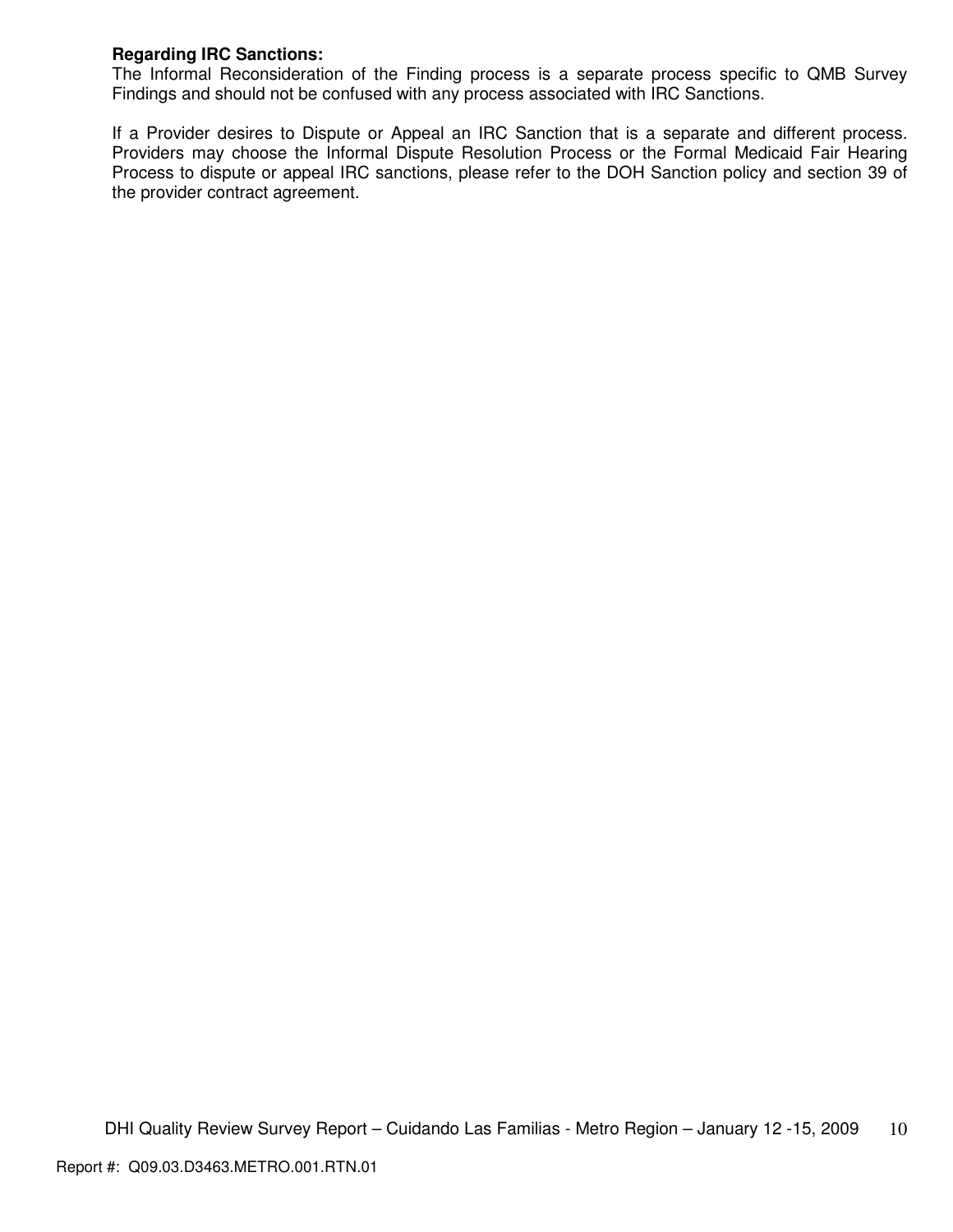| <b>Agency:</b>   | <b>Cuidando Las Familias - Metro Region</b>                               |
|------------------|---------------------------------------------------------------------------|
| Program:         | Developmental Disabilities Waiver                                         |
| Service:         | Community Living (Family Living) & Community Inclusion (Community Access) |
| Monitoring Type: | Routine                                                                   |
| Date of Survey:  | <b>January 12 -15, 2009</b>                                               |

| <b>Statute</b>                                          | <b>Deficiency</b>                                    | <b>Agency Plan of Correction and</b> | Date Due |
|---------------------------------------------------------|------------------------------------------------------|--------------------------------------|----------|
|                                                         |                                                      | <b>Responsible Party</b>             |          |
| Tag #1A08 Agency Case File                              | <b>Scope and Severity Rating: A</b>                  |                                      |          |
| Developmental Disabilities (DD) Waiver Service          | Based on record review, the Agency failed to         |                                      |          |
| Standards effective 4/1/2007                            | maintain at the administrative office a confidential |                                      |          |
| <b>CHAPTER 1 II. PROVIDER AGENCY</b>                    | case file for 2 of 16 individuals.                   |                                      |          |
| <b>REQUIREMENTS:</b> The objective of these             |                                                      |                                      |          |
| standards is to establish Provider Agency policy,       | Review of the Agency individual case files           |                                      |          |
| procedure and reporting requirements for DD             | revealed the following items were missing,           |                                      |          |
| Medicaid Waiver program. These requirements             | incomplete, and/or not current:                      |                                      |          |
| apply to all such Provider Agency staff, whether        |                                                      |                                      |          |
| directly employed or subcontracting with the            | • ISP Signature Page (#10)                           |                                      |          |
| Provider Agency. Additional Provider Agency             |                                                      |                                      |          |
| requirements and personnel qualifications may           | • Addendum A $(\#10 \& 13)$                          |                                      |          |
| be applicable for specific service standards.           |                                                      |                                      |          |
| D. Provider Agency Case File for the                    |                                                      |                                      |          |
| <b>Individual:</b> All Provider Agencies shall maintain |                                                      |                                      |          |
| at the administrative office a confidential case        |                                                      |                                      |          |
| file for each individual. Case records belong to        |                                                      |                                      |          |
| the individual receiving services and copies shall      |                                                      |                                      |          |
| be provided to the receiving agency whenever            |                                                      |                                      |          |
| an individual changes providers. The record             |                                                      |                                      |          |
| must also be made available for review when             |                                                      |                                      |          |
| requested by DOH, HSD or federal government             |                                                      |                                      |          |
| representatives for oversight purposes. The             |                                                      |                                      |          |
| individual's case file shall include the following      |                                                      |                                      |          |
| requirements:                                           |                                                      |                                      |          |
| Emergency contact information, including<br>(1)         |                                                      |                                      |          |
| the individual's address, telephone number,             |                                                      |                                      |          |
| names and telephone numbers of relatives,               |                                                      |                                      |          |
| or guardian or conservator, physician's                 |                                                      |                                      |          |
| name(s) and telephone number(s),                        |                                                      |                                      |          |
| pharmacy name, address and telephone                    |                                                      |                                      |          |
| number, and health plan if appropriate;                 |                                                      |                                      |          |
| The individual's complete and current ISP,<br>(2)       |                                                      |                                      |          |
| with all supplemental plans specific to the             |                                                      |                                      |          |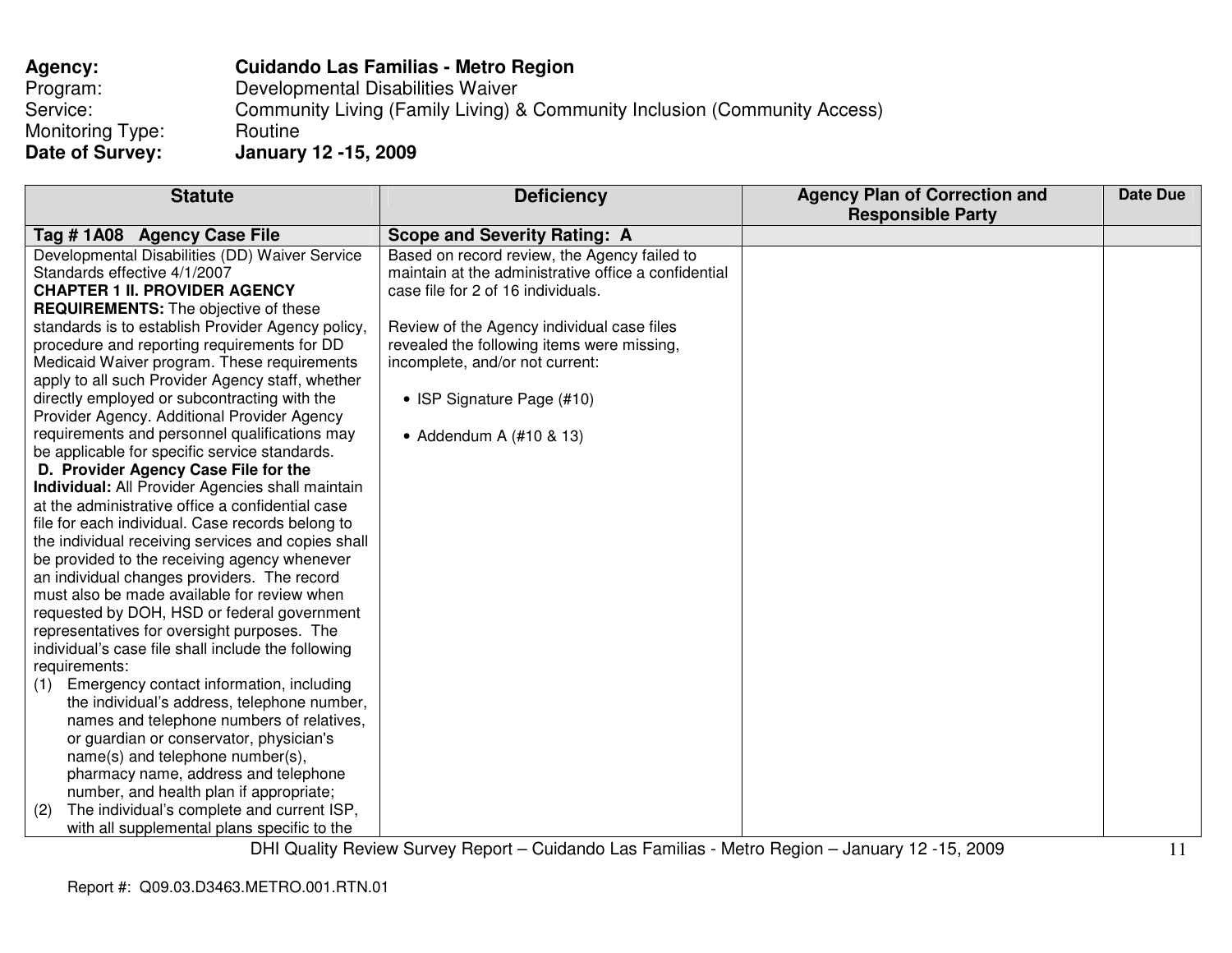|     | individual, and the most current completed     |  |  |
|-----|------------------------------------------------|--|--|
|     | Health Assessment Tool (HAT);                  |  |  |
| (3) | Progress notes and other service delivery      |  |  |
|     | documentation;                                 |  |  |
| (4) | Crisis Prevention/Intervention Plans, if there |  |  |
|     | are any for the individual;                    |  |  |
| (5) | A medical history, which shall include at      |  |  |
|     | least demographic data, current and past       |  |  |
|     | medical diagnoses including the cause (if      |  |  |
|     | known) of the developmental disability,        |  |  |
|     | psychiatric diagnoses, allergies (food,        |  |  |
|     | environmental, medications),                   |  |  |
|     | immunizations, and most recent physical        |  |  |
|     | exam;                                          |  |  |
| (6) | When applicable, transition plans              |  |  |
|     | completed for individuals at the time of       |  |  |
|     | discharge from Fort Stanton Hospital or Los    |  |  |
|     | Lunas Hospital and Training School; and        |  |  |
| (7) | Case records belong to the individual          |  |  |
|     | receiving services and copies shall be         |  |  |
|     | provided to the individual upon request.       |  |  |
| (8) | The receiving Provider Agency shall be         |  |  |
|     | provided at a minimum the following            |  |  |
|     | records whenever an individual changes         |  |  |
|     | provider agencies:                             |  |  |
|     | (a) Complete file for the past 12 months;      |  |  |
|     | (b) ISP and quarterly reports from the current |  |  |
|     | and prior ISP year;                            |  |  |
|     | (c) Intake information from original admission |  |  |
|     | to services; and                               |  |  |
|     | (d) When applicable, the Individual Transition |  |  |
|     | Plan at the time of discharge from Los         |  |  |
|     | Lunas Hospital and Training School or Ft.      |  |  |
|     | Stanton Hospital.                              |  |  |
|     |                                                |  |  |
|     |                                                |  |  |
|     |                                                |  |  |
|     |                                                |  |  |
|     |                                                |  |  |
|     |                                                |  |  |
|     |                                                |  |  |
|     |                                                |  |  |
|     |                                                |  |  |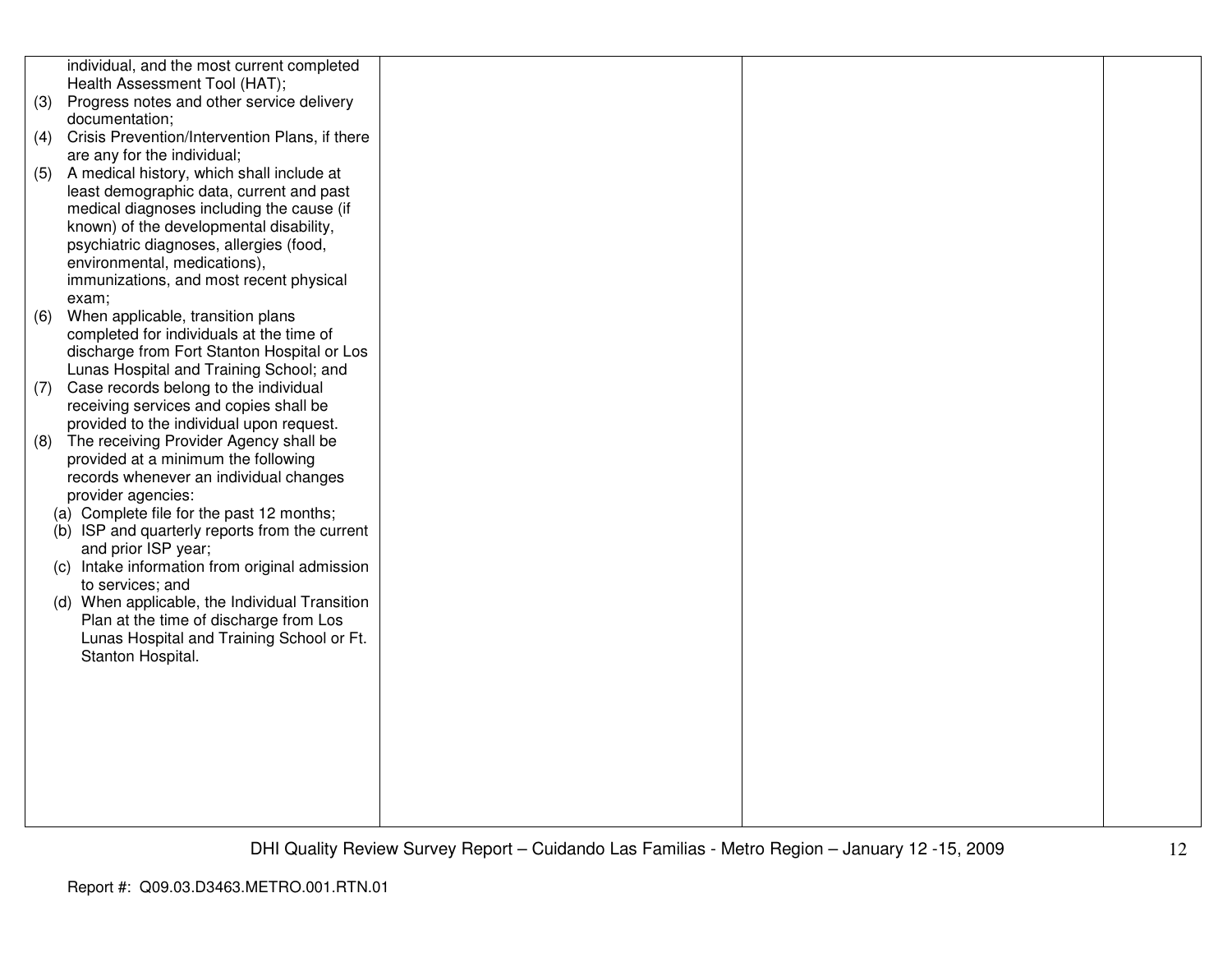| Tag # 1A08 Agency Case File - Progress                                                                                                                                                                                                                                                                                                                                                                                                                                                                                                                                                                                                                                                                                                                                                                                                                                                                                                                                                                                                                                                                                                                                                                                        | <b>Scope &amp; Severity Rating: A</b>                                                                                                                                                                                                                                               |  |
|-------------------------------------------------------------------------------------------------------------------------------------------------------------------------------------------------------------------------------------------------------------------------------------------------------------------------------------------------------------------------------------------------------------------------------------------------------------------------------------------------------------------------------------------------------------------------------------------------------------------------------------------------------------------------------------------------------------------------------------------------------------------------------------------------------------------------------------------------------------------------------------------------------------------------------------------------------------------------------------------------------------------------------------------------------------------------------------------------------------------------------------------------------------------------------------------------------------------------------|-------------------------------------------------------------------------------------------------------------------------------------------------------------------------------------------------------------------------------------------------------------------------------------|--|
| <b>Notes</b>                                                                                                                                                                                                                                                                                                                                                                                                                                                                                                                                                                                                                                                                                                                                                                                                                                                                                                                                                                                                                                                                                                                                                                                                                  |                                                                                                                                                                                                                                                                                     |  |
| Developmental Disabilities (DD) Waiver Service<br>Standards effective 4/1/2007<br><b>CHAPTER 1 II. PROVIDER AGENCY</b><br><b>REQUIREMENTS:</b> The objective of these<br>standards is to establish Provider Agency policy,<br>procedure and reporting requirements for DD<br>Medicaid Waiver program. These requirements<br>apply to all such Provider Agency staff, whether<br>directly employed or subcontracting with the<br>Provider Agency. Additional Provider Agency<br>requirements and personnel qualifications may<br>be applicable for specific service standards.<br>D. Provider Agency Case File for the<br>Individual: All Provider Agencies shall maintain<br>at the administrative office a confidential case<br>file for each individual. Case records belong to<br>the individual receiving services and copies shall<br>be provided to the receiving agency whenever<br>an individual changes providers. The record<br>must also be made available for review when<br>requested by DOH, HSD or federal government<br>representatives for oversight purposes. The<br>individual's case file shall include the following<br>requirements:<br>(3) Progress notes and other service delivery<br>documentation; | Based on record review the Agency failed to<br>maintain progress notes and other service<br>delivery documentation for 1 of 16 Individuals.<br><b>Current Community Living Progress Notes/Daily</b><br><b>Contact Logs</b><br>• Individual #10<br>None found for 11/2008 - 12/2008. |  |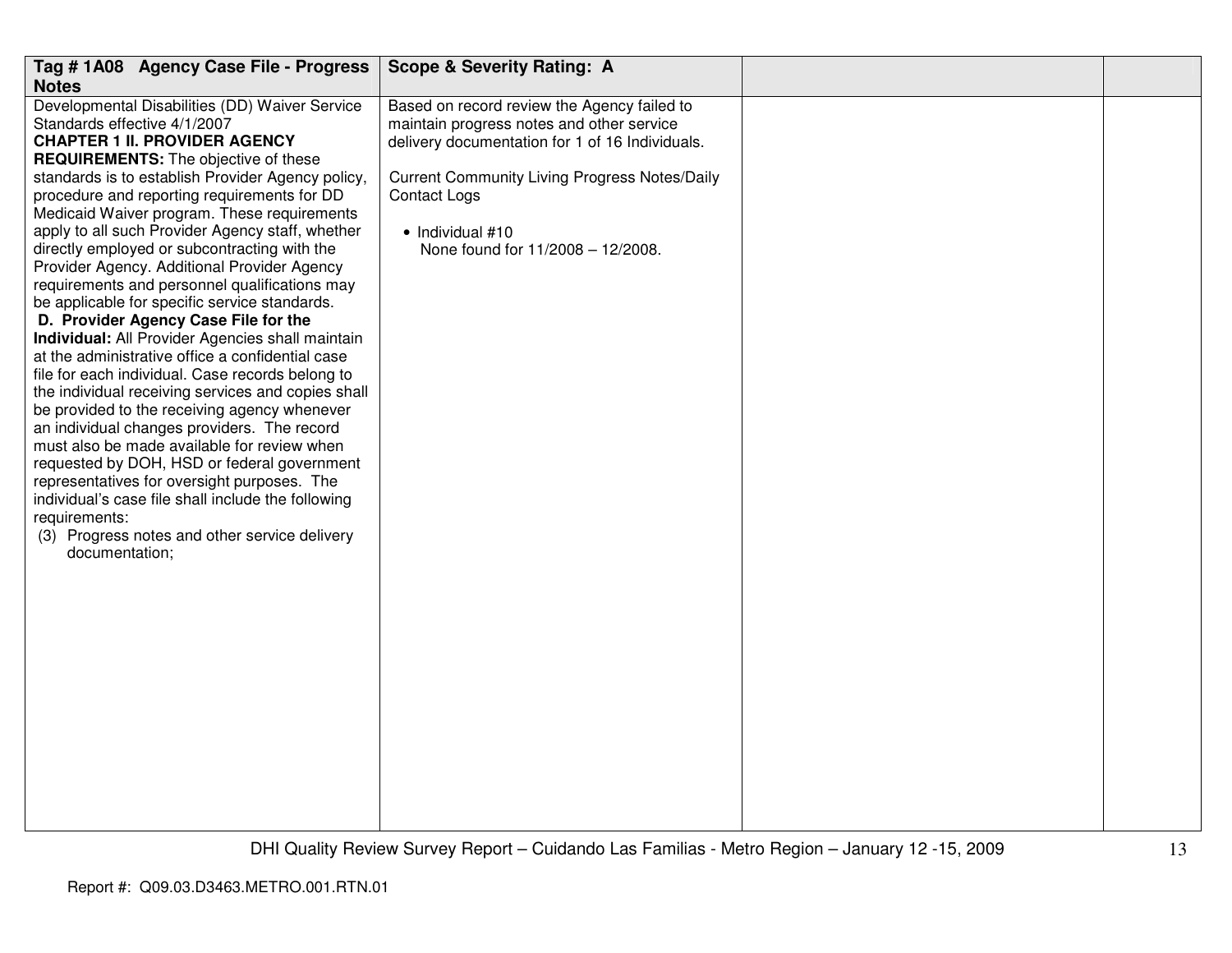| Tag # 1A09 Medication Delivery - MAR                | <b>Scope and Severity Rating: D</b>             |  |
|-----------------------------------------------------|-------------------------------------------------|--|
| Developmental Disabilities (DD) Waiver Service      | Medication Administration Records (MAR) were    |  |
| Standards effective 4/1/2007                        | reviewed for the months of September, October   |  |
| <b>CHAPTER 1 II. PROVIDER AGENCY</b>                | and November 2008.                              |  |
| <b>REQUIREMENTS:</b> The objective of these         |                                                 |  |
| standards is to establish Provider Agency policy,   | Based on record review, 1 of 16 individuals had |  |
| procedure and reporting requirements for DD         | Medication Administration Records, which        |  |
| Medicaid Waiver program. These requirements         | contained missing medications entries and/or    |  |
| apply to all such Provider Agency staff, whether    | other errors:                                   |  |
| directly employed or subcontracting with the        |                                                 |  |
| Provider Agency. Additional Provider Agency         | Individual #7                                   |  |
| requirements and personnel qualifications may       | January 2009                                    |  |
| be applicable for specific service standards.       | No Medication Administration Records were       |  |
| <b>Medication Delivery: Provider Agencies</b><br>Е. | found in the home during the on-site visit on   |  |
| that provide Community Living, Community            | 1/14/2009.                                      |  |
| Inclusion or Private Duty Nursing services shall    |                                                 |  |
| have written policies and procedures regarding      | During the on-site visit (1/14/2009), Surveyors |  |
| medication(s) delivery and tracking and reporting   | asked if the individual received medication.    |  |
| of medication errors in accordance with DDSD        | Surveyors were given the individual's           |  |
| Medication Assessment and Delivery Policy and       | medication box and verified the Individual      |  |
| Procedures, the Board of Nursing Rules and          | does take at least three (3) medications.       |  |
| Board of Pharmacy standards and regulations.        |                                                 |  |
|                                                     |                                                 |  |
| When required by the DDSD Medication<br>(2)         |                                                 |  |
| Assessment and Delivery Policy, Medication          |                                                 |  |
| Administration Records (MAR) shall be               |                                                 |  |
| maintained and include:                             |                                                 |  |
| (a) The name of the individual, a transcription     |                                                 |  |
| of the physician's written or licensed              |                                                 |  |
| health care provider's prescription                 |                                                 |  |
| including the brand and generic name of             |                                                 |  |
| the medication, diagnosis for which the             |                                                 |  |
| medication is prescribed;                           |                                                 |  |
| (b) Prescribed dosage, frequency and                |                                                 |  |
| method/route of administration, times and           |                                                 |  |
| dates of administration;                            |                                                 |  |
| Initials of the individual administering or<br>(C)  |                                                 |  |
| assisting with the medication;                      |                                                 |  |
| (d) Explanation of any medication irregularity;     |                                                 |  |
| (e) Documentation of any allergic reaction or       |                                                 |  |
| adverse medication effect; and                      |                                                 |  |
| For PRN medication, an explanation for              |                                                 |  |
| the use of the PRN medication shall                 |                                                 |  |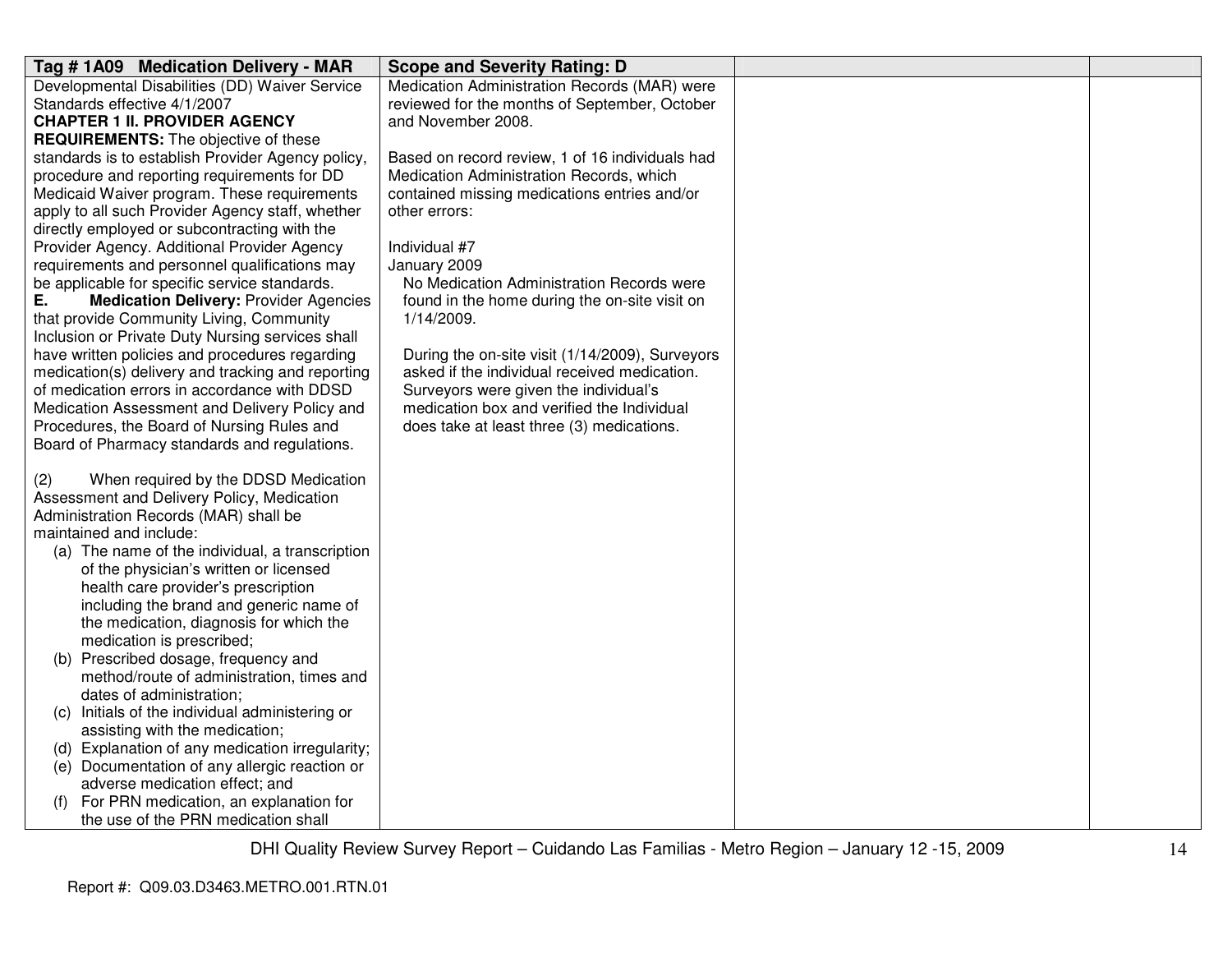|     | include observable signs/symptoms or          |  |  |
|-----|-----------------------------------------------|--|--|
|     | circumstances in which the medication is      |  |  |
|     | to be used, and documentation of              |  |  |
|     | effectiveness of PRN medication               |  |  |
|     | administered.                                 |  |  |
|     |                                               |  |  |
|     | (3) The Provider Agency shall also maintain a |  |  |
|     | signature page that designates the full       |  |  |
|     | name that corresponds to each initial used    |  |  |
|     | to document administered or assisted          |  |  |
|     | delivery of each dose;                        |  |  |
| (4) | MARs are not required for individuals         |  |  |
|     | participating in Independent Living who self- |  |  |
|     | administer their own medications;             |  |  |
| (5) | Information from the prescribing pharmacy     |  |  |
|     | regarding medications shall be kept in the    |  |  |
|     | home and community inclusion service          |  |  |
|     |                                               |  |  |
|     | locations and shall include the expected      |  |  |
|     | desired outcomes of administrating the        |  |  |
|     | medication, signs and symptoms of adverse     |  |  |
|     | events and interactions with other            |  |  |
|     | medications;                                  |  |  |
|     |                                               |  |  |
|     |                                               |  |  |
|     |                                               |  |  |
|     |                                               |  |  |
|     |                                               |  |  |
|     |                                               |  |  |
|     |                                               |  |  |
|     |                                               |  |  |
|     |                                               |  |  |
|     |                                               |  |  |
|     |                                               |  |  |
|     |                                               |  |  |
|     |                                               |  |  |
|     |                                               |  |  |
|     |                                               |  |  |
|     |                                               |  |  |
|     |                                               |  |  |
|     |                                               |  |  |
|     |                                               |  |  |
|     |                                               |  |  |
|     |                                               |  |  |
|     |                                               |  |  |
|     |                                               |  |  |
|     |                                               |  |  |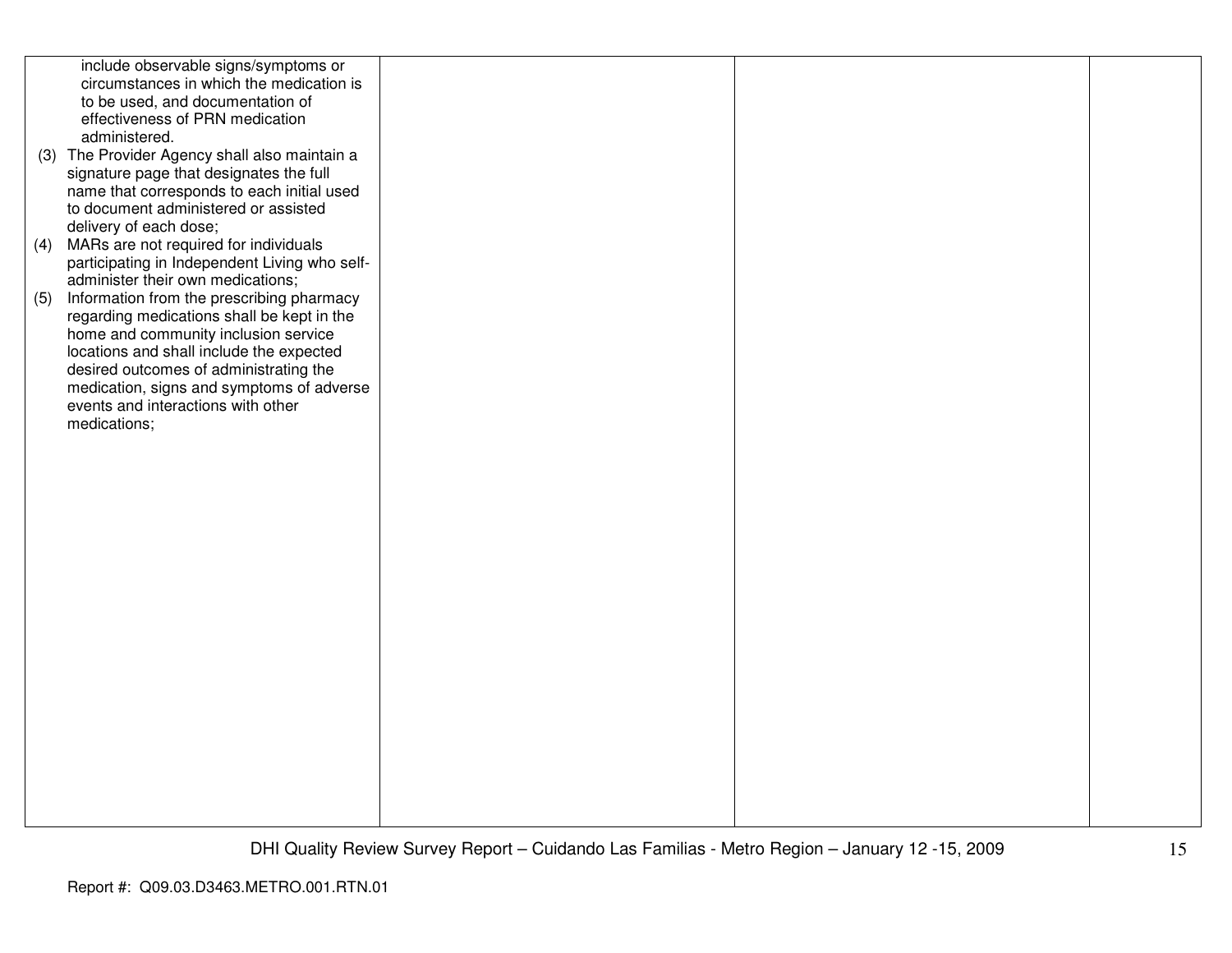| Tag #1A15 Healthcare Documentation                                                   | <b>Scope and Severity Rating: E</b>              |  |
|--------------------------------------------------------------------------------------|--------------------------------------------------|--|
| <b>Developmental Disabilities (DD) Waiver</b>                                        | Based on record review the Agency failed to      |  |
| Service Standards Chapter 1. III. E. (1 - 4)                                         | maintain the required documentation in the       |  |
| <b>CHAPTER 1. III. PROVIDER AGENCY</b>                                               | Individuals' Agency Record as required per       |  |
| <b>DOCUMENTATION OF SERVICE DELIVERY</b>                                             | standard for 5 of 16 individual                  |  |
| <b>AND LOCATION</b>                                                                  |                                                  |  |
|                                                                                      | The following were missing or not current:       |  |
| E. Healthcare Documentation by Nurses For                                            |                                                  |  |
| <b>Community Living Services, Community</b>                                          | • Healthcare Plans                               |  |
| <b>Inclusion Services and Private Duty Nursing</b>                                   | Reflux/Gastro Paresis (#9)                       |  |
| <b>Services:</b> Nursing services must be available as                               | $\circ$<br>High Risk Skin Breaks (#9)            |  |
| needed and documented for Provider Agencies<br>delivering Community Living Services, | $\circ$<br>Frequent Urinary Tract Infection (#9) |  |
| Community Inclusion Services and Private Duty                                        |                                                  |  |
| Nursing Services.                                                                    | • Crisis Plans<br>$\circ$                        |  |
| (1) Documentation of nursing assessment                                              | Seizure Crisis Plan (#3 & 15)<br>$\circ$         |  |
| activities                                                                           | Aspiration Risk (#9)                             |  |
| (a) The following hierarchy shall be used to                                         | • Special Health Care Needs                      |  |
| determine which provider agency is responsible                                       | Mealtime Plan (#4 & 14)                          |  |
| for completion of the HAT and MAAT and related                                       |                                                  |  |
| subsequent planning and training:                                                    |                                                  |  |
| (i) Community living services provider agency;                                       | • Abnormal Involuntary Movement (#11)            |  |
| (ii) Private duty nursing provider agency;                                           |                                                  |  |
| (iii) Adult habilitation provider agency;                                            |                                                  |  |
| (iv) Community access provider agency; and                                           |                                                  |  |
| (v) Supported employment provider agency.                                            |                                                  |  |
| (b) The provider agency must arrange for their                                       |                                                  |  |
| nurse to complete the Health Assessment Tool                                         |                                                  |  |
| (HAT) and the Medication Administration                                              |                                                  |  |
| Assessment Tool (MAAT) on at least an annual                                         |                                                  |  |
| basis for each individual receiving community                                        |                                                  |  |
| living, community inclusion or private duty                                          |                                                  |  |
| nursing services, unless the provider agency                                         |                                                  |  |
| arranges for the individual's Primary Care                                           |                                                  |  |
| Practitioner (PCP) to voluntarily complete these                                     |                                                  |  |
| assessments in lieu of the agency nurse. Agency                                      |                                                  |  |
| nurses may also complete these assessments in                                        |                                                  |  |
| collaboration with the Primary Care Practitioner if                                  |                                                  |  |
| they believe such consultation is necessary for                                      |                                                  |  |
| an accurate assessment. Family Living Provider                                       |                                                  |  |
| Agencies have the option of having the                                               |                                                  |  |
| subcontracted caregiver complete the HAT                                             |                                                  |  |
| instead of the nurse or PCP, if the caregiver is                                     |                                                  |  |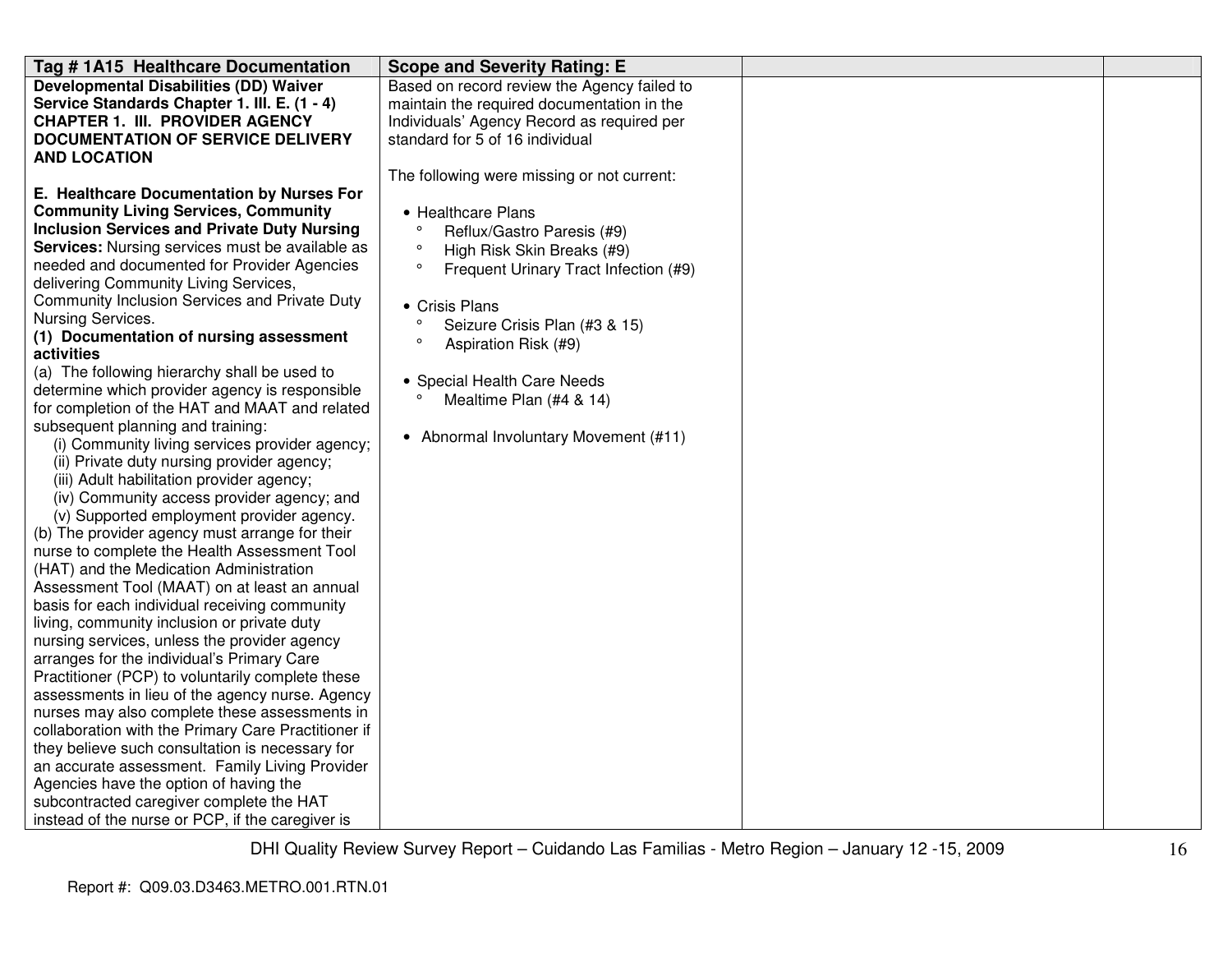| comfortable doing so. However, the agency               |  |  |
|---------------------------------------------------------|--|--|
| nurse must be available to assist the caregiver         |  |  |
| upon request.                                           |  |  |
| (c) For newly allocated individuals, the HAT and        |  |  |
| the MAAT must be completed within seventy-two           |  |  |
| (72) hours of admission into direct services or         |  |  |
| two weeks following the initial ISP, whichever          |  |  |
| comes first.                                            |  |  |
| (d) For individuals already in services, the HAT        |  |  |
| and the MAAT must be completed at least                 |  |  |
| fourteen (14) days prior to the annual ISP              |  |  |
| meeting and submitted to all members of the             |  |  |
| interdisciplinary team. The HAT must also be            |  |  |
| completed at the time of any significant change         |  |  |
| in clinical condition and upon return from any          |  |  |
| hospitalizations. In addition to annually, the          |  |  |
| MAAT must be completed at the time of any               |  |  |
| significant change in clinical condition, when a        |  |  |
| medication regime or route change requires              |  |  |
| delivery by licensed or certified staff, or when an     |  |  |
| individual has completed additional training            |  |  |
| designed to improve their skills to support self-       |  |  |
| administration (see DDSD Medication                     |  |  |
| Assessment and Delivery Policy).                        |  |  |
| (e) Nursing assessments conducted to                    |  |  |
| determine current health status or to evaluate a        |  |  |
| change in clinical condition must be documented         |  |  |
| in a signed progress note that includes time and        |  |  |
| date as well as <i>subjective</i> information including |  |  |
| the individual complaints, signs and symptoms           |  |  |
| noted by staff, family members or other team            |  |  |
| members; objective information including vital          |  |  |
| signs, physical examination, weight, and other          |  |  |
| pertinent data for the given situation (e.g.,           |  |  |
| seizure frequency, method in which temperature          |  |  |
| taken); assessment of the clinical status, and          |  |  |
| plan of action addressing relevant aspects of all       |  |  |
| active health problems and follow up on any             |  |  |
| recommendations of medical consultants.                 |  |  |
| (2) Health related plans                                |  |  |
| (a) For individuals with chronic conditions that        |  |  |
| have the potential to exacerbate into a life-           |  |  |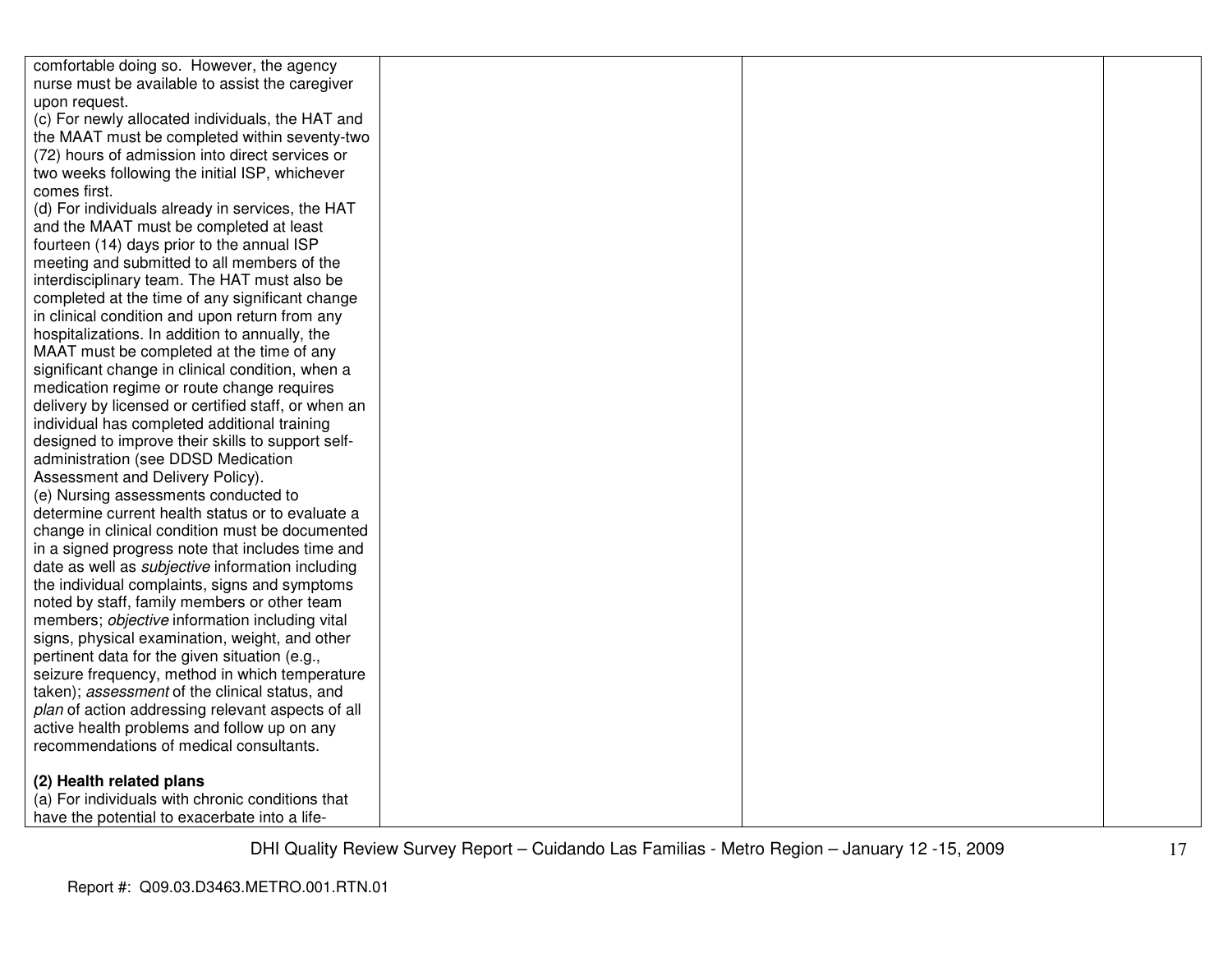| threatening situation, a medical crisis prevention                                             |  |  |
|------------------------------------------------------------------------------------------------|--|--|
| and intervention plan must be written by the                                                   |  |  |
| nurse or other appropriately designated                                                        |  |  |
| healthcare professional.                                                                       |  |  |
| (b) Crisis prevention and intervention plans must                                              |  |  |
| be written in user-friendly language that is easily                                            |  |  |
| understood by those implementing the plan.                                                     |  |  |
| (c) The nurse shall also document training                                                     |  |  |
| regarding the crisis prevention and intervention                                               |  |  |
| plan delivered to agency staff and other team                                                  |  |  |
| members, clearly indicating competency                                                         |  |  |
| determination for each trainee.                                                                |  |  |
| (d) If the individual receives services from                                                   |  |  |
| separate agencies for community living and                                                     |  |  |
| community inclusion services, nurses from each                                                 |  |  |
| agency shall collaborate in the development of                                                 |  |  |
| and training delivery for crisis prevention and                                                |  |  |
| intervention plans to assure maximum                                                           |  |  |
| consistency across settings.                                                                   |  |  |
|                                                                                                |  |  |
| (3) For all individuals with a HAT score of 4, 5 or                                            |  |  |
| 6, the nurse shall develop a comprehensive                                                     |  |  |
| healthcare plan that includes health related                                                   |  |  |
| supports identified in the ISP (The healthcare                                                 |  |  |
| plan is the equivalent of a nursing care plan; two                                             |  |  |
| separate documents are not required nor                                                        |  |  |
| recommended):                                                                                  |  |  |
| (a) Each healthcare plan must include a                                                        |  |  |
| statement of the person's healthcare needs and<br>list measurable goals to be achieved through |  |  |
| implementation of the healthcare plan. Needs                                                   |  |  |
| statements may be based upon supports needed                                                   |  |  |
| for the individual to maintain a current strength,                                             |  |  |
| ability or skill related to their health, prevention                                           |  |  |
| measures, and/or supports needed to remediate,                                                 |  |  |
| minimize or manage an existing health condition.                                               |  |  |
| (b) Goals must be measurable and shall be                                                      |  |  |
| revised when an individual has met the goal and                                                |  |  |
| has the potential to attain additional goals or no                                             |  |  |
| longer requires supports in order to maintain the                                              |  |  |
| goal.                                                                                          |  |  |
| (c) Approaches described in the plan shall be                                                  |  |  |
| individualized to reflect the individual's unique                                              |  |  |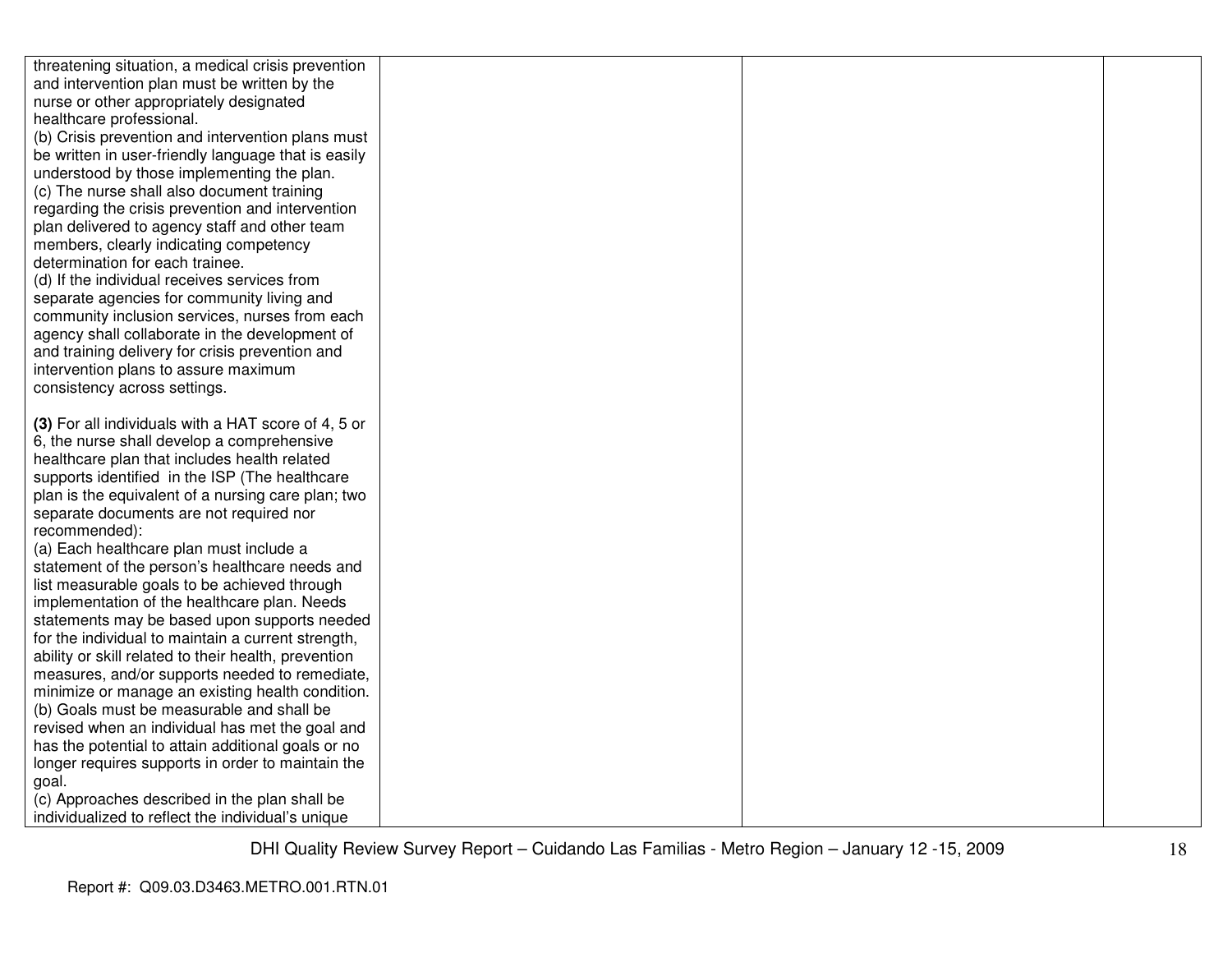| needs, provide guidance to the caregiver(s) and                                                   |  |  |
|---------------------------------------------------------------------------------------------------|--|--|
| designed to support successful interactions.                                                      |  |  |
| Some interventions may be carried out by staff,                                                   |  |  |
| family members or other team members, and                                                         |  |  |
| other interventions may be carried out directly by                                                |  |  |
| the nurse – persons responsible for each                                                          |  |  |
| intervention shall be specified in the plan.                                                      |  |  |
| (d) Healthcare plans shall be written in language                                                 |  |  |
| that will be easily understood by the person(s)                                                   |  |  |
| identified as implementing the interventions.                                                     |  |  |
| (e) The nurse shall also document training on                                                     |  |  |
| the healthcare plan delivered to agency staff and                                                 |  |  |
| other team members, clearly indicating                                                            |  |  |
| competency determination for each trainee. If                                                     |  |  |
| the individual receives services from separate                                                    |  |  |
| agencies for community living and community                                                       |  |  |
| inclusion services, nurses from each agency                                                       |  |  |
| shall collaborate in the development of and                                                       |  |  |
| training delivery for healthcare plans to assure                                                  |  |  |
| maximum consistency across settings.                                                              |  |  |
| (f) Healthcare plans must be updated to reflect                                                   |  |  |
| relevant discharge orders whenever an                                                             |  |  |
| individual returns to services following a                                                        |  |  |
| hospitalization.                                                                                  |  |  |
| (g) All crisis prevention and intervention plans                                                  |  |  |
| and healthcare plans shall include the                                                            |  |  |
| individual's name and date on each page and                                                       |  |  |
| shall be signed by the author.                                                                    |  |  |
| (h) Crisis prevention and intervention plans as                                                   |  |  |
| well as healthcare plans shall be reviewed by the                                                 |  |  |
| nurse at least quarterly, and updated as needed.                                                  |  |  |
|                                                                                                   |  |  |
| (4) General Nursing Documentation                                                                 |  |  |
| (a) The nurse shall complete legible and signed                                                   |  |  |
| progress notes with date and time indicated that                                                  |  |  |
| describe all interventions or interactions                                                        |  |  |
| conducted with individuals served as well as all                                                  |  |  |
| interactions with other healthcare providers                                                      |  |  |
| serving the individual. All interactions shall be<br>documented whether they occur by phone or in |  |  |
| person.                                                                                           |  |  |
| (b) For individuals with a HAT score of 4, 5 or 6,                                                |  |  |
| or who have identified health concerns in their                                                   |  |  |
|                                                                                                   |  |  |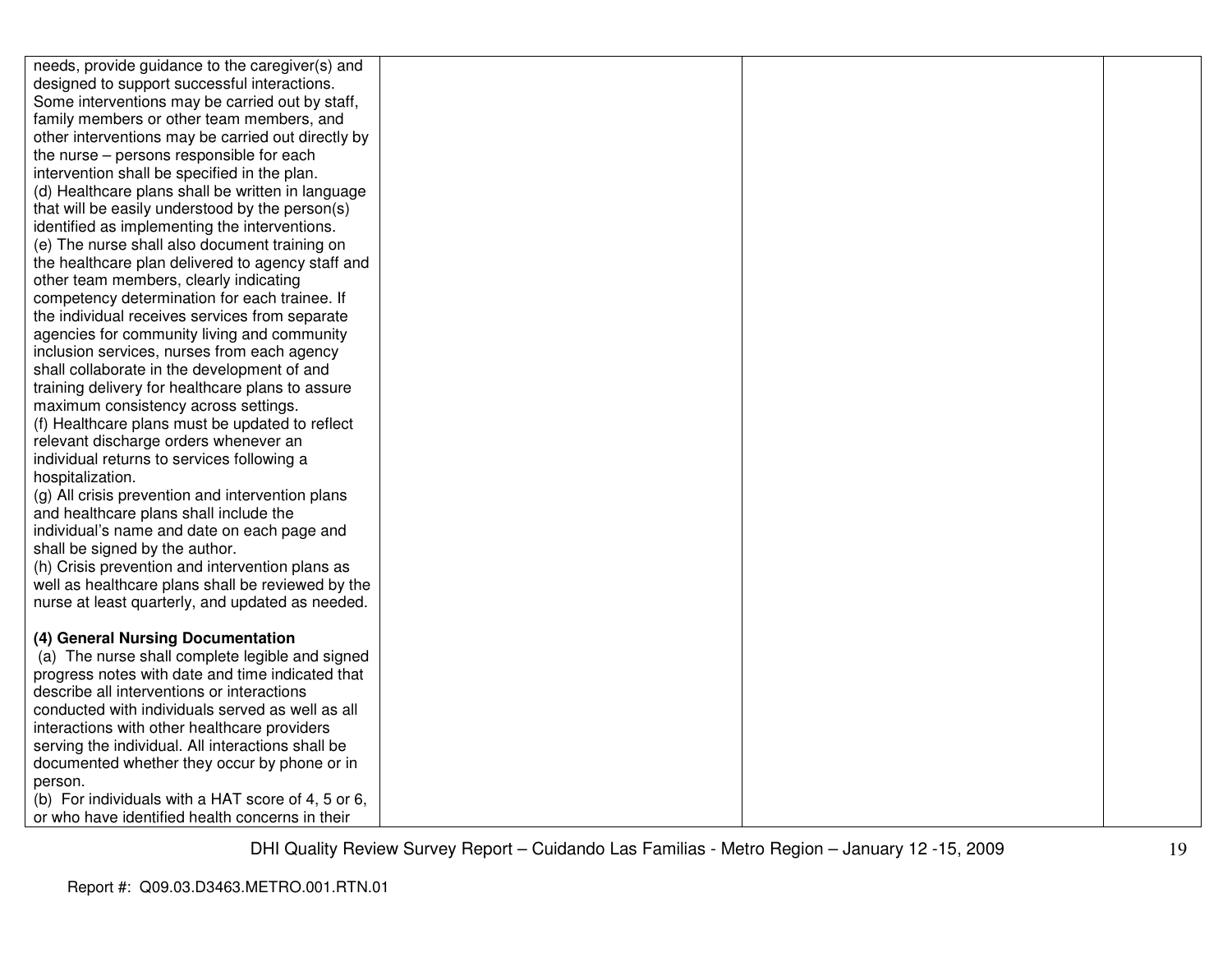| ISP, the nurse shall provide the interdisciplinary<br>team with a quarterly report that indicates<br>current health status and progress to date on<br>health related ISP desired outcomes and action |  |  |
|------------------------------------------------------------------------------------------------------------------------------------------------------------------------------------------------------|--|--|
|                                                                                                                                                                                                      |  |  |
|                                                                                                                                                                                                      |  |  |
| plans as well as progress toward goals in the<br>healthcare plan.                                                                                                                                    |  |  |
|                                                                                                                                                                                                      |  |  |
|                                                                                                                                                                                                      |  |  |
|                                                                                                                                                                                                      |  |  |
|                                                                                                                                                                                                      |  |  |
|                                                                                                                                                                                                      |  |  |
|                                                                                                                                                                                                      |  |  |
|                                                                                                                                                                                                      |  |  |
|                                                                                                                                                                                                      |  |  |
|                                                                                                                                                                                                      |  |  |
|                                                                                                                                                                                                      |  |  |
|                                                                                                                                                                                                      |  |  |
|                                                                                                                                                                                                      |  |  |
|                                                                                                                                                                                                      |  |  |
|                                                                                                                                                                                                      |  |  |
|                                                                                                                                                                                                      |  |  |
|                                                                                                                                                                                                      |  |  |
|                                                                                                                                                                                                      |  |  |
|                                                                                                                                                                                                      |  |  |
|                                                                                                                                                                                                      |  |  |
|                                                                                                                                                                                                      |  |  |
|                                                                                                                                                                                                      |  |  |
|                                                                                                                                                                                                      |  |  |
|                                                                                                                                                                                                      |  |  |
|                                                                                                                                                                                                      |  |  |
|                                                                                                                                                                                                      |  |  |
|                                                                                                                                                                                                      |  |  |
|                                                                                                                                                                                                      |  |  |
|                                                                                                                                                                                                      |  |  |
|                                                                                                                                                                                                      |  |  |
|                                                                                                                                                                                                      |  |  |
|                                                                                                                                                                                                      |  |  |
|                                                                                                                                                                                                      |  |  |
|                                                                                                                                                                                                      |  |  |
|                                                                                                                                                                                                      |  |  |
|                                                                                                                                                                                                      |  |  |
|                                                                                                                                                                                                      |  |  |
|                                                                                                                                                                                                      |  |  |
|                                                                                                                                                                                                      |  |  |
|                                                                                                                                                                                                      |  |  |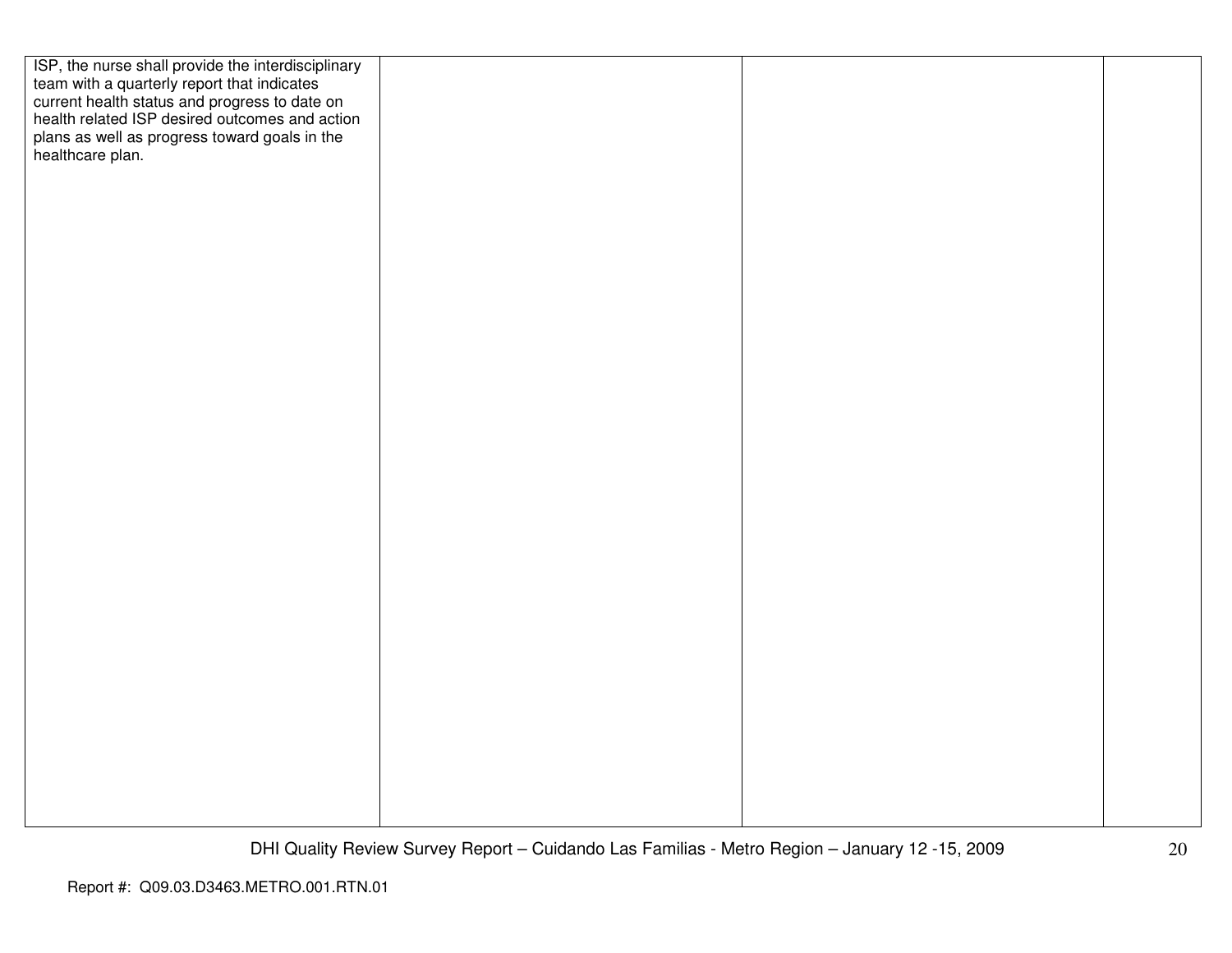| Tag #1A20 DSP Training Documents                                                             | <b>Scope and Severity Rating: E</b>               |  |
|----------------------------------------------------------------------------------------------|---------------------------------------------------|--|
| Developmental Disabilities (DD) Waiver Service                                               | Based on record review, the Agency failed to      |  |
| Standards effective 4/1/2007                                                                 | ensure that Orientation and Training requirements |  |
| <b>CHAPTER 1 IV. GENERAL REQUIREMENTS</b>                                                    | were met for 6 of 16 Direct Service Personnel.    |  |
| <b>FOR PROVIDER AGENCY SERVICE</b>                                                           |                                                   |  |
| <b>PERSONNEL:</b> The objective of this section is to                                        | Review of Direct Service Personnel training       |  |
| establish personnel standards for DD Medicaid                                                | records found no evidence of the following        |  |
| Waiver Provider Agencies for the following                                                   | required DOH/DDSD trainings and certification     |  |
| services: Community Living Supports,                                                         | being completed:                                  |  |
| Community Inclusion Services, Respite,                                                       |                                                   |  |
| Substitute Care and Personal Support                                                         | • Assisting With Medications (DSP #42, 43, 44,    |  |
| Companion Services. These standards apply to                                                 | 45, 46 & 50)                                      |  |
| all personnel who provide services, whether                                                  |                                                   |  |
| directly employed or subcontracting with the                                                 |                                                   |  |
| Provider Agency. Additional personnel                                                        |                                                   |  |
| requirements and qualifications may be                                                       |                                                   |  |
| applicable for specific service standards.                                                   |                                                   |  |
| <b>Orientation and Training Requirements:</b><br>C.                                          |                                                   |  |
| Orientation and training for direct support<br>staff and his or her supervisors shall comply |                                                   |  |
| with the DDSD/DOH Policy Governing the                                                       |                                                   |  |
| <b>Training Requirements for Direct Support</b>                                              |                                                   |  |
| Staff and Internal Service Coordinators                                                      |                                                   |  |
| Serving Individuals with Developmental                                                       |                                                   |  |
| Disabilities to include the following:                                                       |                                                   |  |
| Each new employee shall receive<br>(1)                                                       |                                                   |  |
| appropriate orientation, including but not                                                   |                                                   |  |
| limited to, all policies relating to fire                                                    |                                                   |  |
| prevention, accident prevention, incident                                                    |                                                   |  |
| management and reporting, and emergency                                                      |                                                   |  |
| procedures; and                                                                              |                                                   |  |
| Individual-specific training for each<br>(2)                                                 |                                                   |  |
| individual under his or her direct care, as                                                  |                                                   |  |
| described in the individual service plan,                                                    |                                                   |  |
| prior to working alone with the individual.                                                  |                                                   |  |
|                                                                                              |                                                   |  |
|                                                                                              |                                                   |  |
|                                                                                              |                                                   |  |
|                                                                                              |                                                   |  |
|                                                                                              |                                                   |  |
|                                                                                              |                                                   |  |
|                                                                                              |                                                   |  |
|                                                                                              |                                                   |  |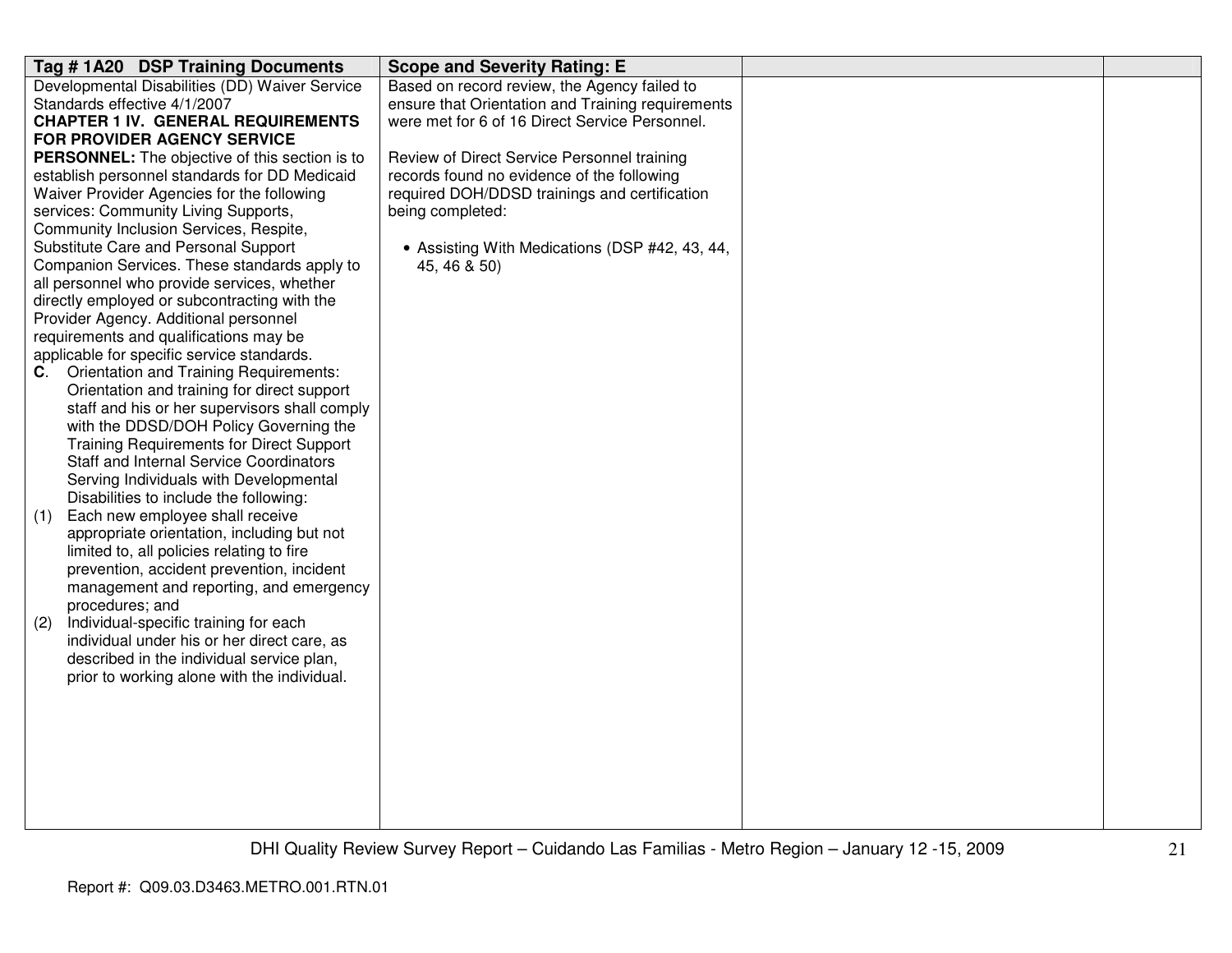| Tag #1A32 (CoP) ISP Implementation                                                                     | Scope and Severity Rating: D                       |  |
|--------------------------------------------------------------------------------------------------------|----------------------------------------------------|--|
| NMAC 7.26.5.16.C and D                                                                                 | Based on record review, the Agency failed to       |  |
| Development of the ISP. Implementation of                                                              | implement the ISP according to the timelines       |  |
| the ISP. The ISP shall be implemented                                                                  | determined by the IDT and as specified in the ISP  |  |
| according to the timelines determined by the IDT                                                       | for each stated desired outcomes and action plan   |  |
| and as specified in the ISP for each stated                                                            | for 1 of 16 individuals.                           |  |
| desired outcomes and action plan.                                                                      |                                                    |  |
|                                                                                                        | Per Individuals ISP's the following was found with |  |
| The IDT shall review and discuss<br>C.                                                                 | regards to the implementation of ISP Outcomes:     |  |
| information and recommendations with the                                                               |                                                    |  |
| individual, with the goal of supporting the                                                            | <b>Community Living Data Collection/Data</b>       |  |
| individual in attaining desired outcomes. The                                                          | Tracking/Progress with regards to ISP Outcomes:    |  |
| IDT develops an ISP based upon the individual's                                                        |                                                    |  |
| personal vision statement, strengths, needs,                                                           | • None found 11/2008 & 12/2008                     |  |
| interests and preferences. The ISP is a dynamic                                                        | (Individual #10)                                   |  |
| document, revised periodically, as needed, and                                                         |                                                    |  |
| amended to reflect progress towards personal                                                           |                                                    |  |
| goals and achievements consistent with the                                                             |                                                    |  |
| individual's future vision. This regulation is                                                         |                                                    |  |
| consistent with standards established for                                                              |                                                    |  |
| individual plan development as set forth by the                                                        |                                                    |  |
| commission on the accreditation of rehabilitation                                                      |                                                    |  |
| facilities (CARF) and/or other program                                                                 |                                                    |  |
| accreditation approved and adopted by the                                                              |                                                    |  |
| developmental disabilities division and the                                                            |                                                    |  |
| department of health. It is the policy of the                                                          |                                                    |  |
| developmental disabilities division (DDD), that to                                                     |                                                    |  |
| the extent permitted by funding, each individual<br>receive supports and services that will assist and |                                                    |  |
| encourage independence and productivity in the                                                         |                                                    |  |
| community and attempt to prevent regression or                                                         |                                                    |  |
| loss of current capabilities. Services and                                                             |                                                    |  |
| supports include specialized and/or generic                                                            |                                                    |  |
| services, training, education and/or treatment as                                                      |                                                    |  |
| determined by the IDT and documented in the                                                            |                                                    |  |
| ISP.                                                                                                   |                                                    |  |
| D. The intent is to provide choice and obtain                                                          |                                                    |  |
| opportunities for individuals to live, work and                                                        |                                                    |  |
| play with full participation in their communities.                                                     |                                                    |  |
| The following principles provide direction and                                                         |                                                    |  |
| purpose in planning for individuals with                                                               |                                                    |  |
| developmental disabilities.                                                                            |                                                    |  |
| [05/03/94; 01/15/97; Recompiled 10/31/01]                                                              |                                                    |  |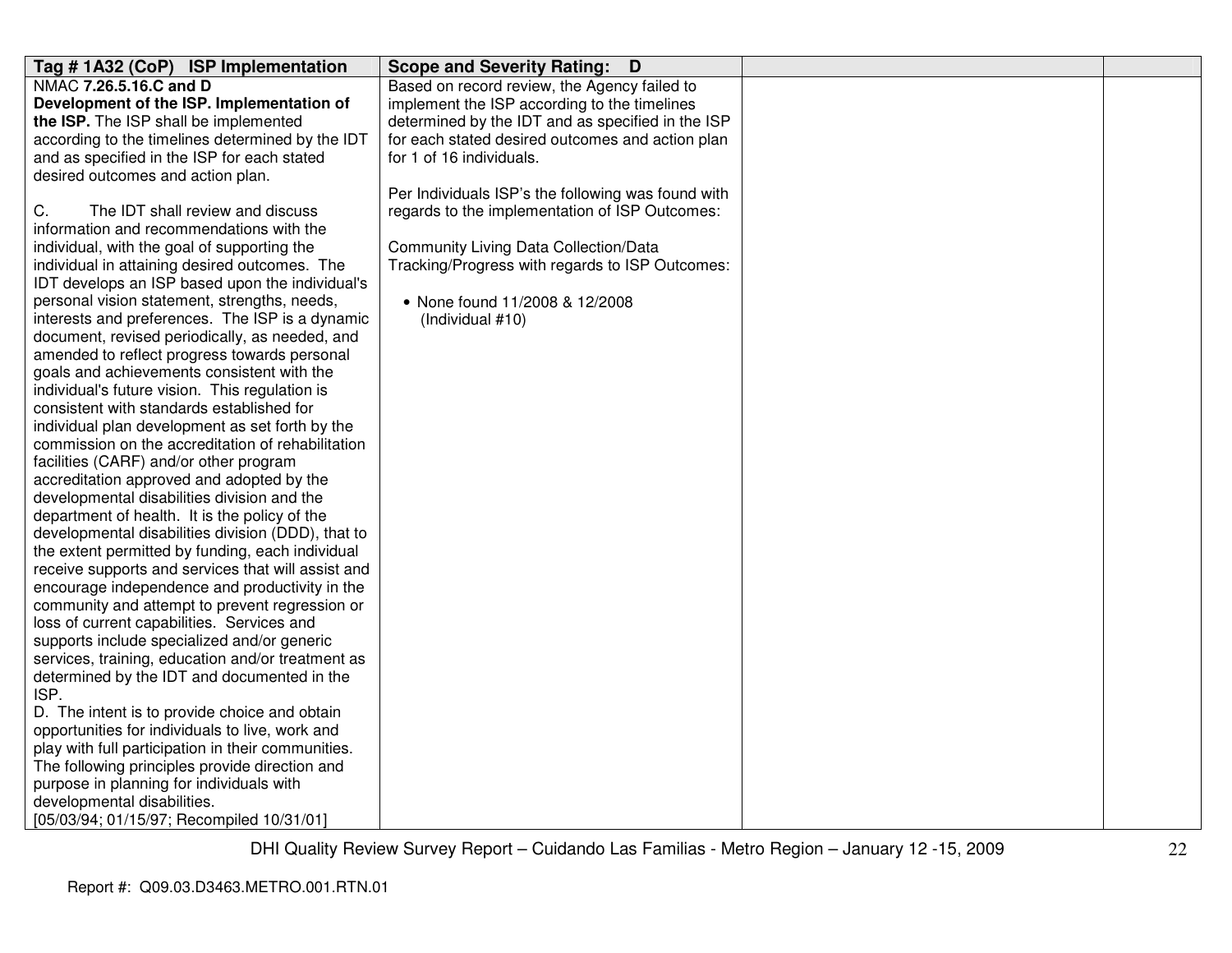| Tag# 6L13 (CoP) - CL Healthcare Reqts                                                            | <b>Scope and Severity Rating: E</b>                |  |
|--------------------------------------------------------------------------------------------------|----------------------------------------------------|--|
| Developmental Disabilities (DD) Waiver Service                                                   | Based on record review, the Agency failed to       |  |
| Standards effective 4/1/2007                                                                     | provide documentation that required eye exams      |  |
| <b>CHAPTER 6. VI. GENERAL REQUIREMENTS</b>                                                       | and/or follow-up appointments were completed       |  |
| <b>FOR COMMUNITY LIVING</b>                                                                      | for 3 of 16 individuals.                           |  |
| G. Health Care Requirements for                                                                  |                                                    |  |
| <b>Community Living Services.</b>                                                                | • Vision Exam (#9, 10 & 16)                        |  |
| (1) The Community Living Service providers                                                       |                                                    |  |
| shall ensure completion of a HAT for each                                                        | $\circ$<br>Individual #9 - Per doctor referral to  |  |
| individual receiving this service. The HAT shall                                                 | complete follow-up visit in one-year from          |  |
| be completed 2 weeks prior to the annual ISP                                                     | 12/2007.                                           |  |
| meeting and submitted to the Case Manager and                                                    |                                                    |  |
| all other IDT Members. A revised HAT is                                                          | $\circ$<br>Individual #10 - Per doctor referral to |  |
| required to also be submitted whenever the                                                       | complete follow-up visit in one-year from          |  |
| individual's health status changes significantly.                                                | 9/2007.                                            |  |
| For individuals who are newly allocated to the                                                   |                                                    |  |
| DD Waiver program, the HAT may be completed                                                      | $\circ$<br>Individual #16 - Per doctor referral to |  |
| within 2 weeks following the initial ISP meeting                                                 | complete follow-up visit in one-year from          |  |
| and submitted with any strategies and support                                                    | 9/2006.                                            |  |
| plans indicated in the ISP, or within 72 hours                                                   |                                                    |  |
| following admission into direct services, which                                                  |                                                    |  |
| ever comes first.                                                                                |                                                    |  |
| (2) Each individual will have a Health Care                                                      |                                                    |  |
| Coordinator, designated by the IDT. When the                                                     |                                                    |  |
| individual's HAT score is 4, 5 or 6 the Health<br>Care Coordinator shall be an IDT member, other |                                                    |  |
| than the individual. The Health Care Coordinator                                                 |                                                    |  |
| shall oversee and monitor health care services                                                   |                                                    |  |
| for the individual in accordance with these                                                      |                                                    |  |
| standards. In circumstances where no IDT                                                         |                                                    |  |
| member voluntarily accepts designation as the                                                    |                                                    |  |
| health care coordinator, the community living                                                    |                                                    |  |
| provider shall assign a staff member to this role.                                               |                                                    |  |
| (3) For each individual receiving Community                                                      |                                                    |  |
| Living Services, the provider agency shall                                                       |                                                    |  |
| ensure and document the following:                                                               |                                                    |  |
| (a) Provision of health care oversight                                                           |                                                    |  |
| consistent with these Standards as                                                               |                                                    |  |
| detailed in Chapter One section III E:                                                           |                                                    |  |
| Healthcare Documentation by Nurses For                                                           |                                                    |  |
| <b>Community Living Services, Community</b>                                                      |                                                    |  |
| Inclusion Services and Private Duty                                                              |                                                    |  |
| Nursing Services.                                                                                |                                                    |  |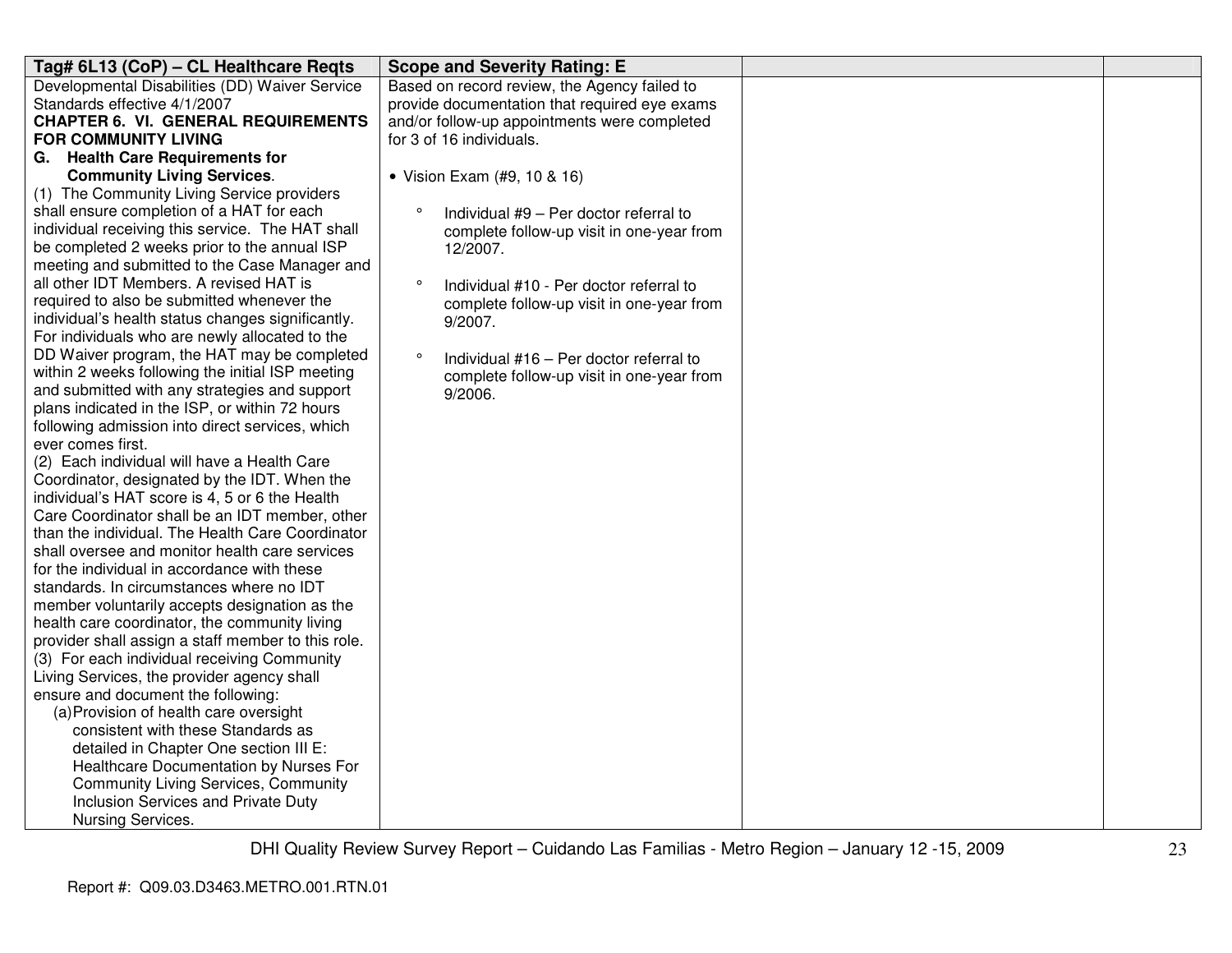| b) That each individual with a score of 4, 5, or  |  |  |
|---------------------------------------------------|--|--|
| 6 on the HAT, has a Health Care Plan              |  |  |
| developed by a licensed nurse.                    |  |  |
| (c) That an individual with chronic condition(s)  |  |  |
| with the potential to exacerbate into a life      |  |  |
| threatening condition, has Crisis                 |  |  |
| Prevention/ Intervention Plan(s) developed        |  |  |
| by a licensed nurse or other appropriate          |  |  |
| professional for each such condition.             |  |  |
| (4) That an average of 3 hours of documented      |  |  |
| nutritional counseling is available annually, if  |  |  |
| recommended by the IDT.                           |  |  |
| (5) That the physical property and grounds are    |  |  |
| free of hazards to the individual's health and    |  |  |
| safety.                                           |  |  |
| (6) In addition, for each individual receiving    |  |  |
| Supported Living or Family Living Services, the   |  |  |
| provider shall verify and document the following: |  |  |
| (a) The individual has a primary licensed         |  |  |
| physician;                                        |  |  |
| (b) The individual receives an annual physical    |  |  |
| examination and other examinations as             |  |  |
| specified by a licensed physician;                |  |  |
| (c) The individual receives annual dental         |  |  |
| check-ups and other check-ups as                  |  |  |
| specified by a licensed dentist;                  |  |  |
| (d) The individual receives eye examinations      |  |  |
| as specified by a licensed optometrist or         |  |  |
| ophthalmologist; and                              |  |  |
| (e) Agency activities that occur as follow-up to  |  |  |
| medical appointments (e.g. treatment,             |  |  |
| visits to specialists, changes in medication      |  |  |
| or daily routine).                                |  |  |
|                                                   |  |  |
|                                                   |  |  |
|                                                   |  |  |
|                                                   |  |  |
|                                                   |  |  |
|                                                   |  |  |
|                                                   |  |  |
|                                                   |  |  |
|                                                   |  |  |
|                                                   |  |  |
|                                                   |  |  |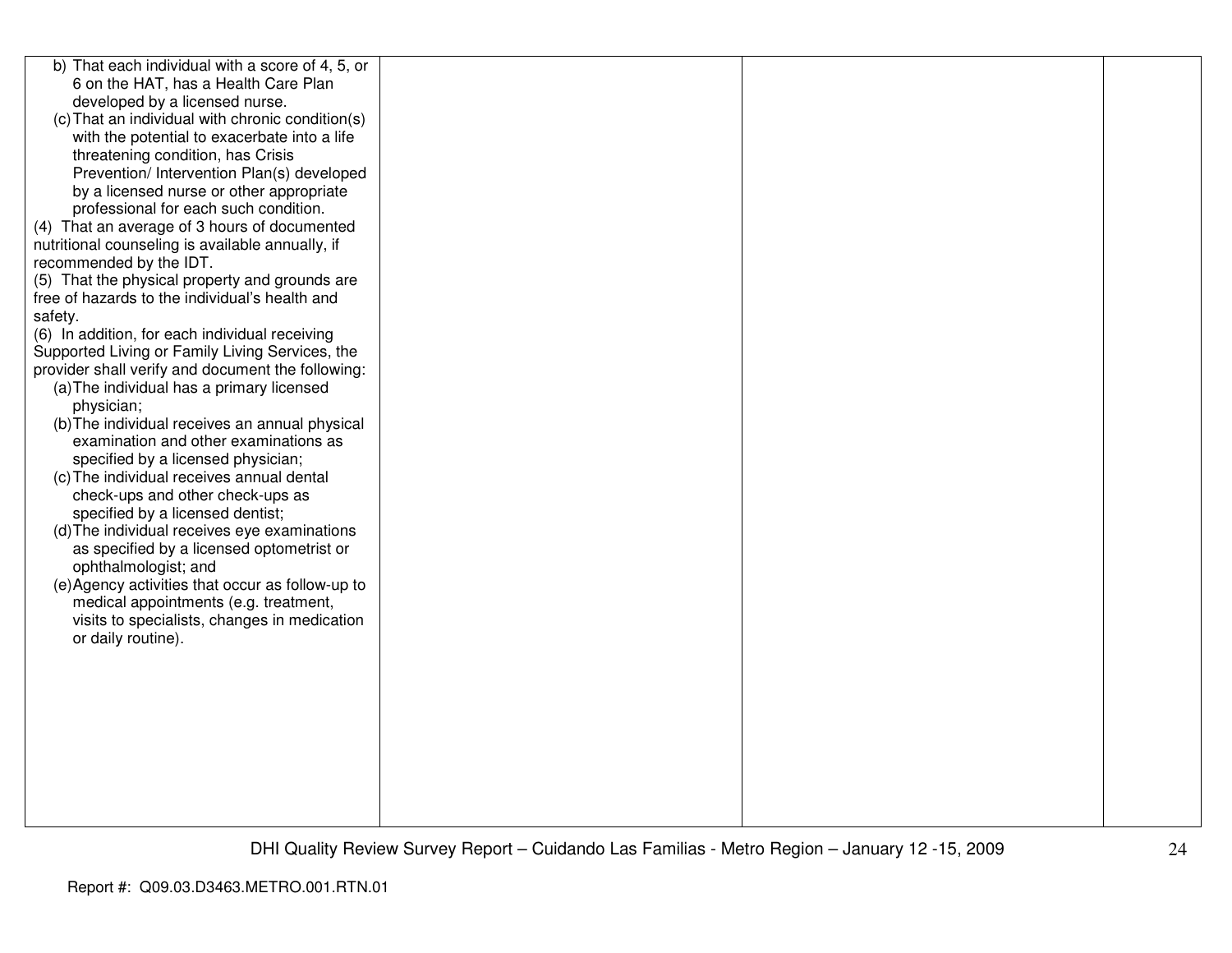| Tag # 6L14 Residential Case File                                                                                                                                                                                                                                                                                                                                                                                                                                                                                                                                                                                                                                                                                                                                                                                                                                                                                                                                                                                                                                                                                          | <b>Scope and Severity Rating: E</b>                                                                                                                                                                                                                                                          |  |
|---------------------------------------------------------------------------------------------------------------------------------------------------------------------------------------------------------------------------------------------------------------------------------------------------------------------------------------------------------------------------------------------------------------------------------------------------------------------------------------------------------------------------------------------------------------------------------------------------------------------------------------------------------------------------------------------------------------------------------------------------------------------------------------------------------------------------------------------------------------------------------------------------------------------------------------------------------------------------------------------------------------------------------------------------------------------------------------------------------------------------|----------------------------------------------------------------------------------------------------------------------------------------------------------------------------------------------------------------------------------------------------------------------------------------------|--|
| Developmental Disabilities (DD) Waiver Service<br>Standards effective 4/1/2007<br><b>CHAPTER 6. VIII. COMMUNITY LIVING</b><br><b>SERVICE PROVIDER AGENCY</b><br><b>REQUIREMENTS</b><br>A. Residence Case File: For individuals                                                                                                                                                                                                                                                                                                                                                                                                                                                                                                                                                                                                                                                                                                                                                                                                                                                                                            | Based on record review, the Agency failed to<br>maintain a complete and confidential case file in<br>the residence for 3 of 16 Individuals receiving<br>Family Living Services.<br>• Addendum A $(H7)$                                                                                       |  |
| receiving Supported Living or Family Living, the<br>Agency shall maintain in the individual's home a<br>complete and current confidential case file for<br>each individual. For individuals receiving<br>Independent Living Services, rather than<br>maintaining this file at the individual's home, the<br>complete and current confidential case file for<br>each individual shall be maintained at the<br>agency's administrative site. Each file shall<br>include the following:<br>(1) Complete and current ISP and all<br>supplemental plans specific to the individual;<br>(2) Complete and current Health Assessment<br>Tool;<br>(3) Current emergency contact information,<br>which includes the individual's address.<br>telephone number, names and telephone<br>numbers of residential Community Living<br>Support providers, relatives, or guardian or<br>conservator, primary care physician's name(s)<br>and telephone number(s), pharmacy name,<br>address and telephone number and dentist<br>name, address and telephone number, and<br>health plan;<br>(4) Up-to-date progress notes, signed and dated | • Speech Therapy Plan (#6)<br>• Occupational Therapy Plan (#7)<br>• Crisis Plan<br>$\circ$<br>Seizures (#3 & 7)<br>• Progress notes written by DSP and/or Nurses<br>(#6 & 7)<br>• Medication Administration Records (MAR)<br>Individual #7 - None found for December<br>2008 & January 2009. |  |
| by the person making the note for at least the<br>past month (older notes may be transferred to<br>the agency office);                                                                                                                                                                                                                                                                                                                                                                                                                                                                                                                                                                                                                                                                                                                                                                                                                                                                                                                                                                                                    |                                                                                                                                                                                                                                                                                              |  |
| (5) Data collected to document ISP Action Plan<br>implementation                                                                                                                                                                                                                                                                                                                                                                                                                                                                                                                                                                                                                                                                                                                                                                                                                                                                                                                                                                                                                                                          |                                                                                                                                                                                                                                                                                              |  |
| (6) Progress notes written by direct care staff<br>and by nurses regarding individual health status<br>and physical conditions including action taken in<br>response to identified changes in condition for at                                                                                                                                                                                                                                                                                                                                                                                                                                                                                                                                                                                                                                                                                                                                                                                                                                                                                                            |                                                                                                                                                                                                                                                                                              |  |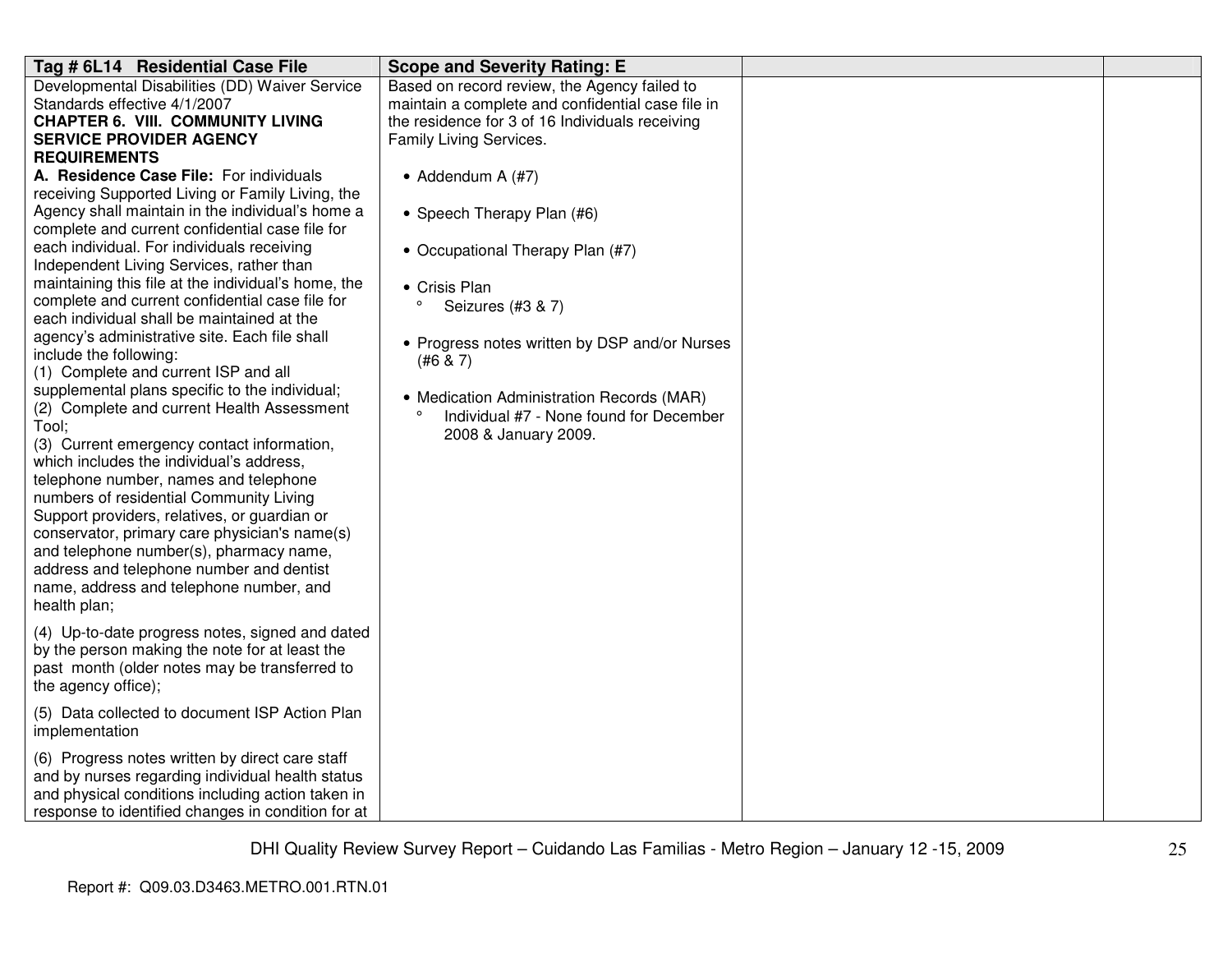| least the past month;                                |  |  |
|------------------------------------------------------|--|--|
| (7) Physician's or qualified health care providers   |  |  |
| written orders;                                      |  |  |
| (8) Progress notes documenting implementation        |  |  |
| of a physician's or qualified health care            |  |  |
| provider's order(s);                                 |  |  |
| (9) Medication Administration Record (MAR) for       |  |  |
| the past three (3) months which includes:            |  |  |
| (a) The name of the individual;                      |  |  |
| (b) A transcription of the healthcare                |  |  |
| practitioners prescription including the             |  |  |
| brand and generic name of the medication;            |  |  |
| (c) Diagnosis for which the medication is            |  |  |
| prescribed;                                          |  |  |
| Dosage, frequency and method/route of<br>(d)         |  |  |
| delivery;                                            |  |  |
| (e) Times and dates of delivery;                     |  |  |
| Initials of person administering or assisting<br>(1) |  |  |
| with medication; and                                 |  |  |
| An explanation of any medication<br>(g)              |  |  |
| irregularity, allergic reaction or adverse           |  |  |
| effect.                                              |  |  |
| For PRN medication an explanation for the<br>(h)     |  |  |
| use of the PRN must include:                         |  |  |
| Observable signs/symptoms or<br>(i)                  |  |  |
| circumstances in which the medication                |  |  |
| is to be used, and                                   |  |  |
| (ii) Documentation of the                            |  |  |
| effectiveness/result of the PRN                      |  |  |
| delivered.                                           |  |  |
| A MAR is not required for individuals<br>(i)         |  |  |
| participating in Independent Living Services         |  |  |
| who self-administer their own medication.            |  |  |
| However, when medication administration is           |  |  |
| provided as part of the Independent Living           |  |  |
| Service a MAR must be maintained at the              |  |  |
| individual's home and an updated copy                |  |  |
| must be placed in the agency file on a               |  |  |
| weekly basis.                                        |  |  |
| (10) Record of visits to healthcare practitioners    |  |  |
| including any treatment provided at the visit and    |  |  |
| a record of all diagnostic testing for the current   |  |  |
| ISP year; and                                        |  |  |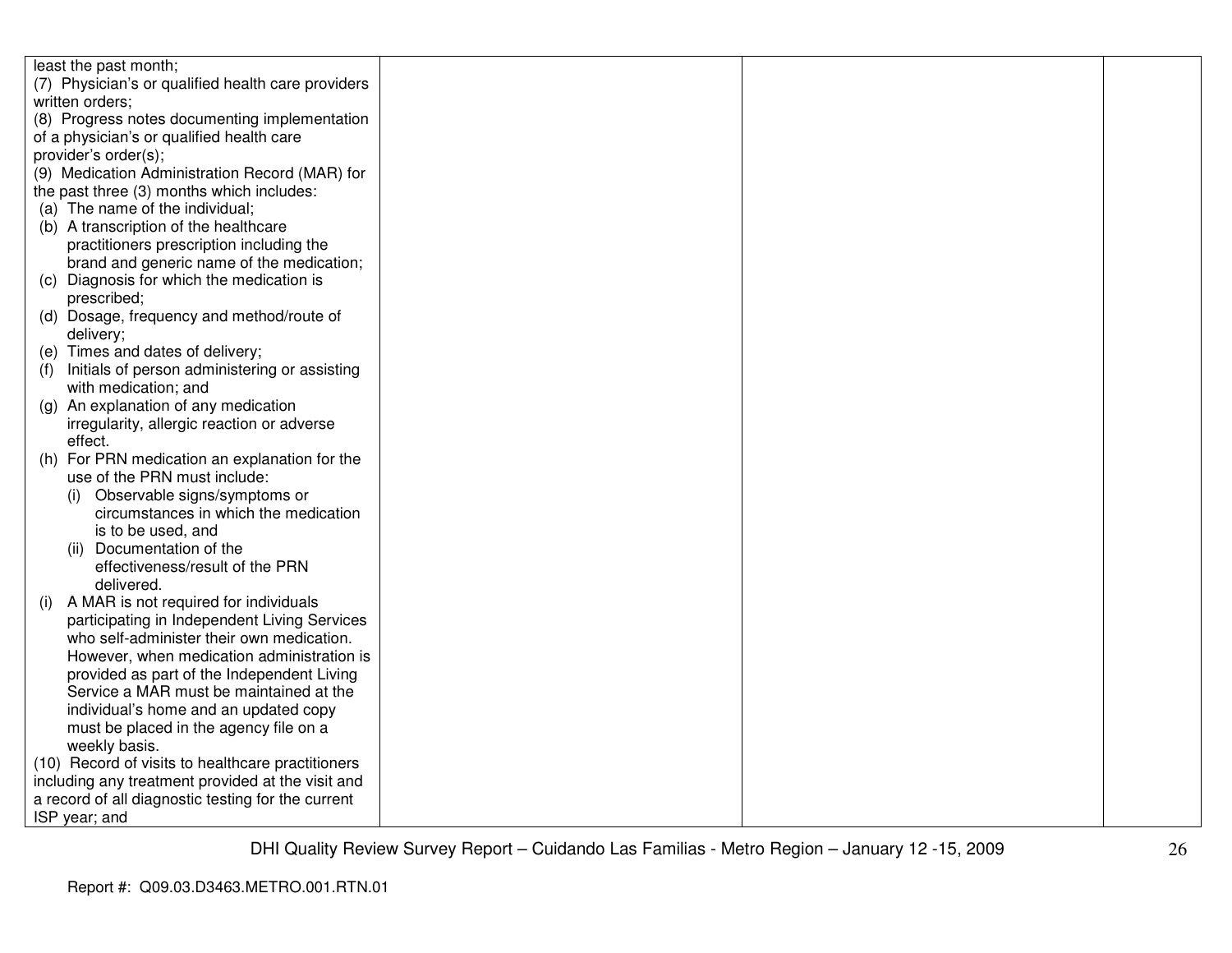| (11) Medical History to include: demographic<br>data, current and past medical diagnoses<br>including the cause (if known) of the<br>developmental disability and any psychiatric<br>diagnosis, allergies (food, environmental,<br>medications), status of routine adult health care<br>screenings, immunizations, hospital discharge<br>summaries for past twelve (12) months, past<br>medical history including hospitalizations,<br>surgeries, injuries, family history and current<br>physical exam. |  |
|----------------------------------------------------------------------------------------------------------------------------------------------------------------------------------------------------------------------------------------------------------------------------------------------------------------------------------------------------------------------------------------------------------------------------------------------------------------------------------------------------------|--|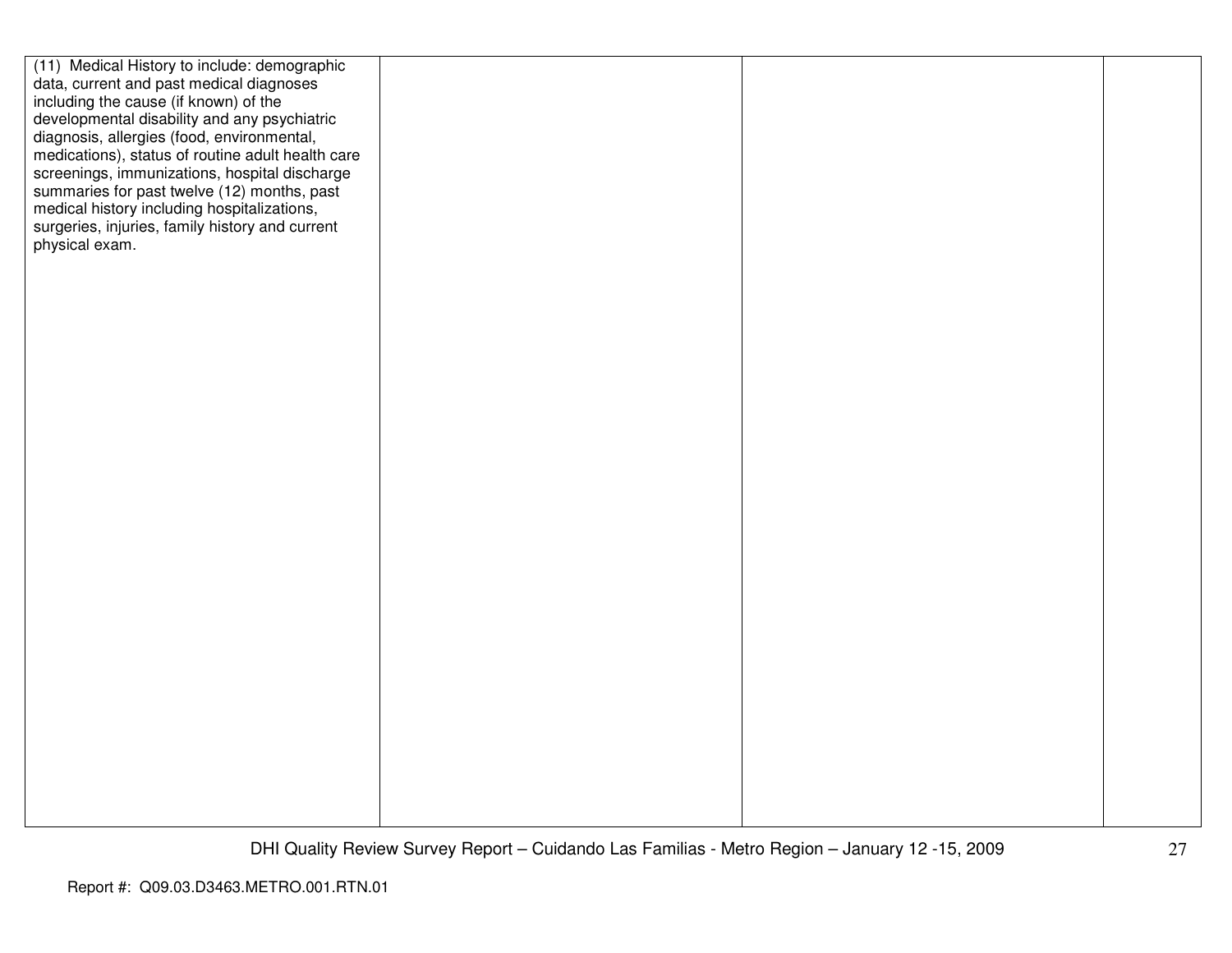|     | Tag # 6L17 Reporting Requirements                                                                                                                                                                                                                                                                                                                                                            | <b>Scope and Severity Rating: A</b>                                                                                                                                  |  |
|-----|----------------------------------------------------------------------------------------------------------------------------------------------------------------------------------------------------------------------------------------------------------------------------------------------------------------------------------------------------------------------------------------------|----------------------------------------------------------------------------------------------------------------------------------------------------------------------|--|
|     | Developmental Disabilities (DD) Waiver Service<br>Standards effective 4/1/2007<br><b>CHAPTER 6. VIII. COMMUNITY LIVING</b><br><b>SERVICE PROVIDER AGENCY</b><br><b>REQUIREMENTS</b>                                                                                                                                                                                                          | Based on record review, the Agency failed to<br>complete written quarterly/monthly status reports<br>for 1 of 16 individuals receiving Community Living<br>Services. |  |
|     | D. Community Living Service Provider<br><b>Agency Reporting Requirements: All</b><br>Community Living Support providers shall submit<br>written quarterly status reports to the individual's<br>Case Manager and other IDT Members no later<br>than fourteen (14) days following the end of each<br>ISP quarter. The quarterly reports shall contain<br>the following written documentation: | Community Living Quarterly/Monthly Reports<br>Individual #10 - None found for 11/2008<br>$\bullet$<br>(Please note: Agency completes monthly<br>reports)             |  |
| (1) | Timely completion of relevant activities from<br><b>ISP Action Plans</b>                                                                                                                                                                                                                                                                                                                     |                                                                                                                                                                      |  |
| (2) | Progress towards desired outcomes in the<br>ISP accomplished during the quarter;                                                                                                                                                                                                                                                                                                             |                                                                                                                                                                      |  |
| (3) | Significant changes in routine or staffing;                                                                                                                                                                                                                                                                                                                                                  |                                                                                                                                                                      |  |
| (4) | Unusual or significant life events;                                                                                                                                                                                                                                                                                                                                                          |                                                                                                                                                                      |  |
| (5) | Updates on health status, including<br>medication and durable medical equipment<br>needs identified during the quarter; and                                                                                                                                                                                                                                                                  |                                                                                                                                                                      |  |
| (6) | Data reports as determined by IDT<br>members.                                                                                                                                                                                                                                                                                                                                                |                                                                                                                                                                      |  |
|     |                                                                                                                                                                                                                                                                                                                                                                                              |                                                                                                                                                                      |  |
|     |                                                                                                                                                                                                                                                                                                                                                                                              |                                                                                                                                                                      |  |
|     |                                                                                                                                                                                                                                                                                                                                                                                              |                                                                                                                                                                      |  |
|     |                                                                                                                                                                                                                                                                                                                                                                                              |                                                                                                                                                                      |  |